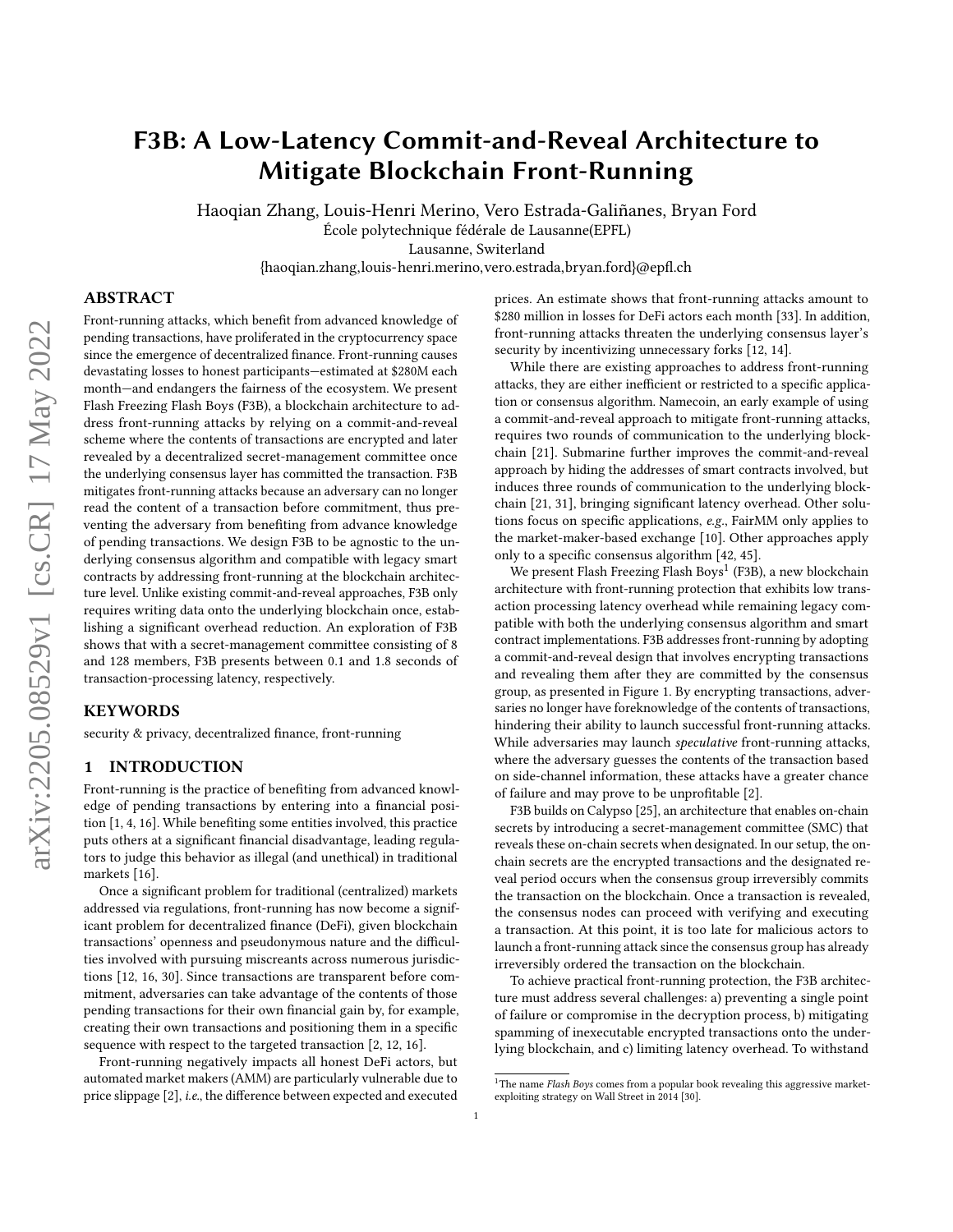<span id="page-1-0"></span>

## Figure 1: Senders publish encrypted transactions to the consensus group. Once the transactions are no longer pending, the secret-management committee releases the keys.

the single point of failure or compromise, we adopt threshold cryptosystems. To mitigate spamming, we introduce a storage fee for storing encrypted transactions along with the traditional execution fee (e.g., Ethereum gas) and let free market forces determine the price. To limit the latency overhead, we require F3B to only write data once onto the underlying blockchain by delaying the transaction execution time until commitment.

We implemented a prototype of F3B in Go [\[20\]](#page-11-14). We use Byz-Coin [\[24\]](#page-11-15), a state-of-art PBFT-style consensus protocol as our underlying blockchain for our experiment. We model the Ethereum blockchain with 13 seconds block time [\[5\]](#page-11-16) and vary the number of block confirmations before a transaction is considered irreversible. Our analysis shows that for a committee size of 128, the latency overhead is 1.77 seconds, equivalent to a low latency increase of 0.68% with respect to Ethereum blockchain under 20 block confirmations; in comparison, Submarine exhibits 200% latency overhead since Submarine requires three rounds of communication with the underlying blockchain [\[8,](#page-11-17) [31\]](#page-11-9).

Our key contributions are:

- (1) To our knowledge, this is the first work to systematically evaluate threshold encryption at the blockchain architecture layer for front-running protections at this level of scalability.
- (2) An experimental analysis shows F3B's viability by demonstrating low latency overhead with respect to Ethereum.

#### 2 BACKGROUND

In this section, we present a brief background on blockchain and smart contracts for definition purposes, introduce background on front-running attacks and various mitigation strategies and describe a real-world DeFi actor that is significantly vulnerable to these attacks: the Automated Market Marker (AMM).

#### 2.1 Blockchain & Transaction Ordering

A blockchain is an immutable append-only ledger of ordered transactions. However, its transactions go through a series of stages before they are finally committed—irreversibly ordered—on the blockchain. After a sender creates a transaction, one needs to propagate the transaction among the consensus nodes, who then place the transaction in a pool of pending transactions, most commonly

known as mempool. Notably, these transactions are not yet irreversibly ordered, opening up the possibility for front-running attacks. Further, under certain probabilistic consensus algorithms, such as Proof-of-Work(PoW) or Poof-of-Stake(PoS), a transaction inserted onto the blockchain can still be reordered by inducing a fork of the underlying blockchain. Hence, to guarantee irreversible ordering for probabilistic consensus algorithms, a transaction must receive enough block confirmations—the number of blocks succeeding the block containing the transaction [\[11,](#page-11-18) [26,](#page-11-19) [35\]](#page-11-20).

#### 2.2 Smart Contract & Decentralized Exchange

A smart contract is an executable computer program modeled after a contract or an agreement that executes automatically [\[41\]](#page-11-21). A natural fit for smart contracts is on top of fault-tolerant consensus algorithms, such as PBFT-style, PoW, and PoS, ensuring their execution and integrity by all consensus nodes [\[24,](#page-11-15) [35,](#page-11-20) [49\]](#page-12-0).

While Bitcoin utilizes smart contracts [\[35\]](#page-11-20), it was not until Ethereum's introduction that the blockchain space realized Turingcomplete smart contracts, the backbone necessary for the creation of complex decentralized exchanges. To operate complex smart contracts, users need to pay gas, a pseudo-currency representing the execution cost by miners. However, given the expressive nature of smart contracts, they come with significant risks, from inadvertent vulnerabilities to front-running. Front-running is, unfortunately, exhibited by the lack of guarantees that the underlying blockchain provides in terms of ordering while transactions wait to be committed.

#### 2.3 Front-running Attacks & Mitigation

The practice of front-running involves benefiting from advanced knowledge of pending transactions [\[1,](#page-11-0) [4,](#page-11-1) [16\]](#page-11-2). In itself, knowledge of pending transactions is harmless but having the ability to act on this information is where the true problem lies. In the context of blockchains, a front-running attack is performed by an adversary who can influence the order of transactions, provided that transactions in the mempool are completely in the clear.

Cryptocurrencies mainly suffer three types of front-running attacks [\[16\]](#page-11-2): displacement: displacing a targeted transaction with a new transaction, insertion: inserting a transaction before the targeted transaction, and suppression: delaying a targeted transaction indefinitely. A recent study looking at the past five years of Ethereum's history has found that the most common attack is an insertion attack, the most profitable attack is a displacement attack and the most revenue-generating attack is a suppression attack [\[47\]](#page-11-22).

In an ideal world, front-running protection would consist of an immediate global ordering of each transaction as they are created to prevent attackers from changing their order. In reality, such global ordering is practically impossible, even if all participants were honest due to clock synchronization issues [\[13\]](#page-11-23) and consistency problems if two transactions have the exact same time. By including malicious participants, timings can naturally easily be manipulated. A more practical solution is to encrypt transactions such that the consensus group has no knowledge about transactions when ordering them. This solution mitigates front-running attacks, as an attacker cannot benefit from pending transactions if they are encrypted.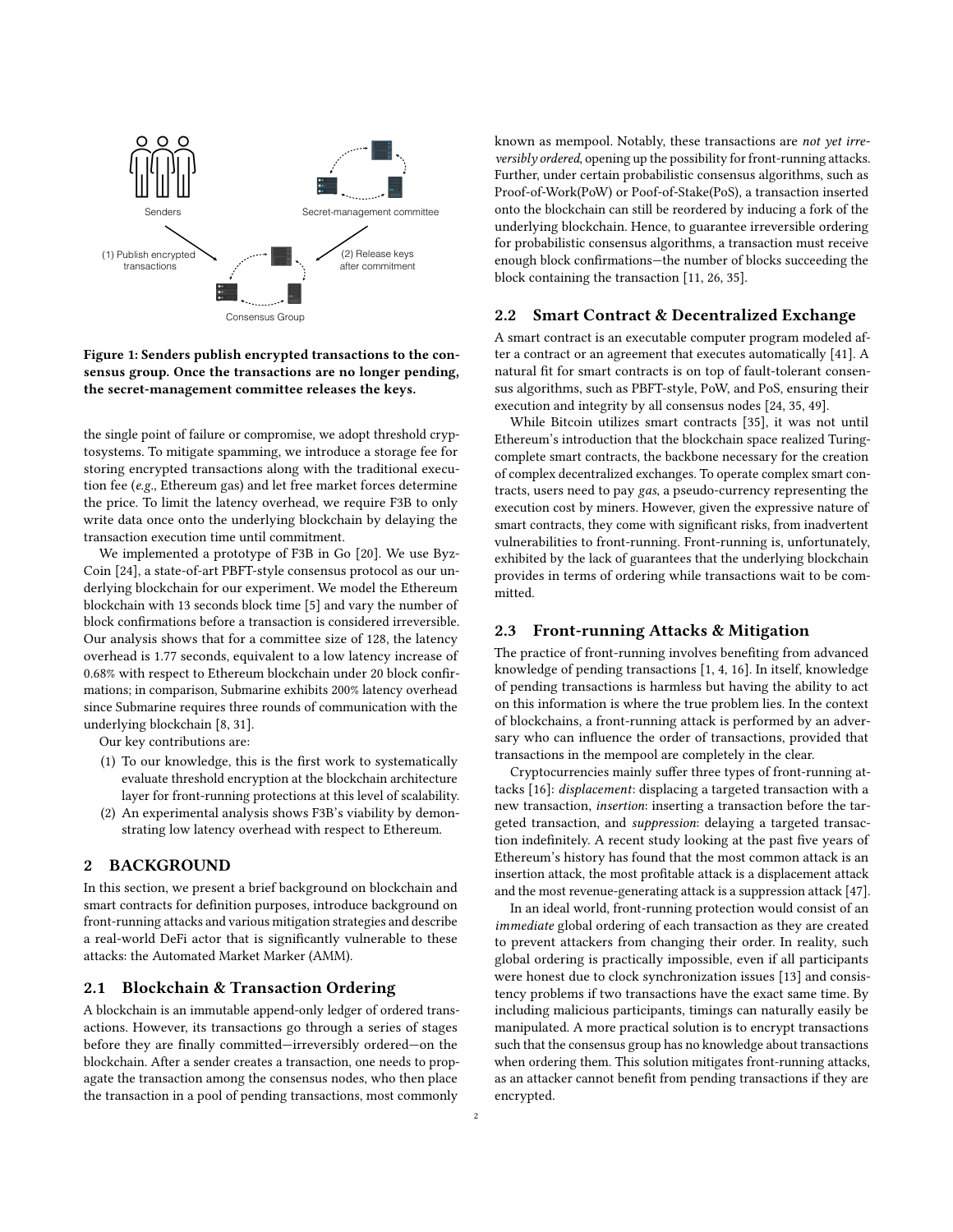## 2.4 Automated Market Maker

AMM is a decentralized exchange built on liquidity pools—pools of assets provided by the exchange—rather than conventional order books. AMM allows any user to trade between different assets using the liquidity pool as the counterpart.

Consider an AMM's liquidity pool holding two assets,  $\tau_1$  and  $\tau_2$ , whose balances are  $r_1$  and  $r_2$ , respectively. When using the constant product model, the total amount of  $r_1r_2$  remains constant when carrying out a trade between these two assets. The rule indicates that the larger the input  $\Delta r_1$  of trade, the smaller the exchange rate between  $r_2$  and  $r_1$ . We can intuitively reason that large transactions with respect to the size of the liquidity pool cause significant price slippage indicated by the difference between expected and executed prices.

By launching a sandwich attack, i.e., an attack consisting of one front-run and one back-run transaction with respect to the targeted transaction, front-running actors can then profit from this price slippage effect [\[2\]](#page-11-5). Fundamentally, the front-run transaction reduces the exchange rate, while the back-run transaction benefits from the improved exchange rate caused by the execution of the victim's transaction.

To provide long-term orders, Paradigm introduces the notion of a scheduled AMM, allowing a trade not to be executed immediately but in the future at a particular block height [\[15\]](#page-11-24). Smart contracts, however, then store these scheduled AMM inputs, making it easier for an adversary to launch sandwich attacks.

A natural approach to hinder adversaries' exploitation of frontrunning is to blind transaction inputs, such as to ensure the adversary does not know the direction of the exchange:  $\tau_1$  to  $\tau_2$  or  $\tau_2$  to  $\tau_1$ . Nevertheless, these actors can still launch a speculative sandwich attack using side-channels, such as determining the sender's balance for  $\tau_1$  and  $\tau_2$  and examining past transaction history, with increased difficulty and cost but remains profitable [\[2\]](#page-11-5).

A further improvement is to encrypt the entire transaction, not only transaction inputs, effectively hiding the smart contract address involved and rendering the speculative attack even harder since an attacker needs to first infer the smart contract's address.

# <span id="page-2-0"></span>3 STRAWMAN PROTOCOLS

In order to explore the challenges inherent in building a framework like F3B, we first examine a couple of promising but inadequate strawman approaches, simplified from state-of-art front-running techniques [\[8,](#page-11-17) [31\]](#page-11-9).

#### <span id="page-2-2"></span>3.1 Strawman I: Sender Commit-and-Reveal

The first strawman has the sender create two transactions: a commit and a reveal transaction. The reveal transaction contains the sensitive inputs that could give an adversary the necessary information to launch a front-running attack while the commit transaction namely contains a commitment (e.g. hash) of the reveal transaction to prove the sender's intent to transact at a specific time without giving the sender the ability to change the contents of the reveal transaction. The sender will proceed with propagating the commit transaction and wait until it is included inside a block by the consensus group before releasing the reveal transaction. Once the reveal transaction is propagated, the consensus group can proceed

to verify and execute the transaction in the execution order that the commit transaction was committed on the blockchain.

This simple strawman mitigates front-running attacks since the execution order is determined by the commit transaction and the contents of the commit transaction do not expose the contents of the reveal transaction but this strawman presents some notable challenges: a) the sender must continuously monitor the blockchain to determine when to reveal her transaction, b) the sender may not be able to reveal her transaction due to a cryptokitties storm or blockchain DoS attacks [\[16\]](#page-11-2), c) this approach is subject to output bias as consensus nodes, or sender may deliberately choose not to reveal certain transactions after commitment [\[2\]](#page-11-5), and d) this approach has a significant latency overhead of over 100% given that the sender must now send two transactions instead of one.

### 3.2 Strawman II: The Trusted Custodian

A straightforward method to remove the sender from the equation after sending the first commit transaction is by employing a trusted custodian. This commit transaction would then consist of the necessary information for the trusted custodian to reveal the transaction after the consensus group has committed the transaction on the underlying blockchain.

This strawman also mitigates front-running attacks as the nodes cannot read the content of the transaction before ordering but significantly improves upon the challenges presented in the previous strawman. However, the trusted custodian presents a single point of failure: consensus nodes cannot decrypt and execute a transaction if the custodian crashes. In addition, the trusted custodian represents a single point of compromise where the trusted custodian may secretly act maliciously, such as colluding with front-running actors for their own share of the profit. Instead, by employing a decentralized custodian, we can mitigate the single point of failure and compromise issue and significantly make collusion more difficult.

## 4 SYSTEM OVERVIEW

This section presents F3B's system goals, architecture, and models.

## <span id="page-2-1"></span>4.1 System Goals

Our system goals inspired by our strawman protocols ([§3\)](#page-2-0) are:

- Front-running protection: Preventing entities from launching front-running attacks.
- Decentralization: Mitigating a single point of failure or compromise.
- Confidentiality: Revealing a transaction only after the underlying consensus layer commits it.
- Compatibility: Remaining agnostic to the underlying consensus algorithm and smart contract implementation.
- Low latency overhead: Exhibiting low latency transactionprocessing overhead.

## 4.2 Architecture Overview

F3B, shown in Figure [1,](#page-1-0) mitigates front-running attacks by working with a secret-management committee to manage the storage and release of on-chain secrets. Instead of propagating their transactions in cleartext, the sender now encrypts their transactions and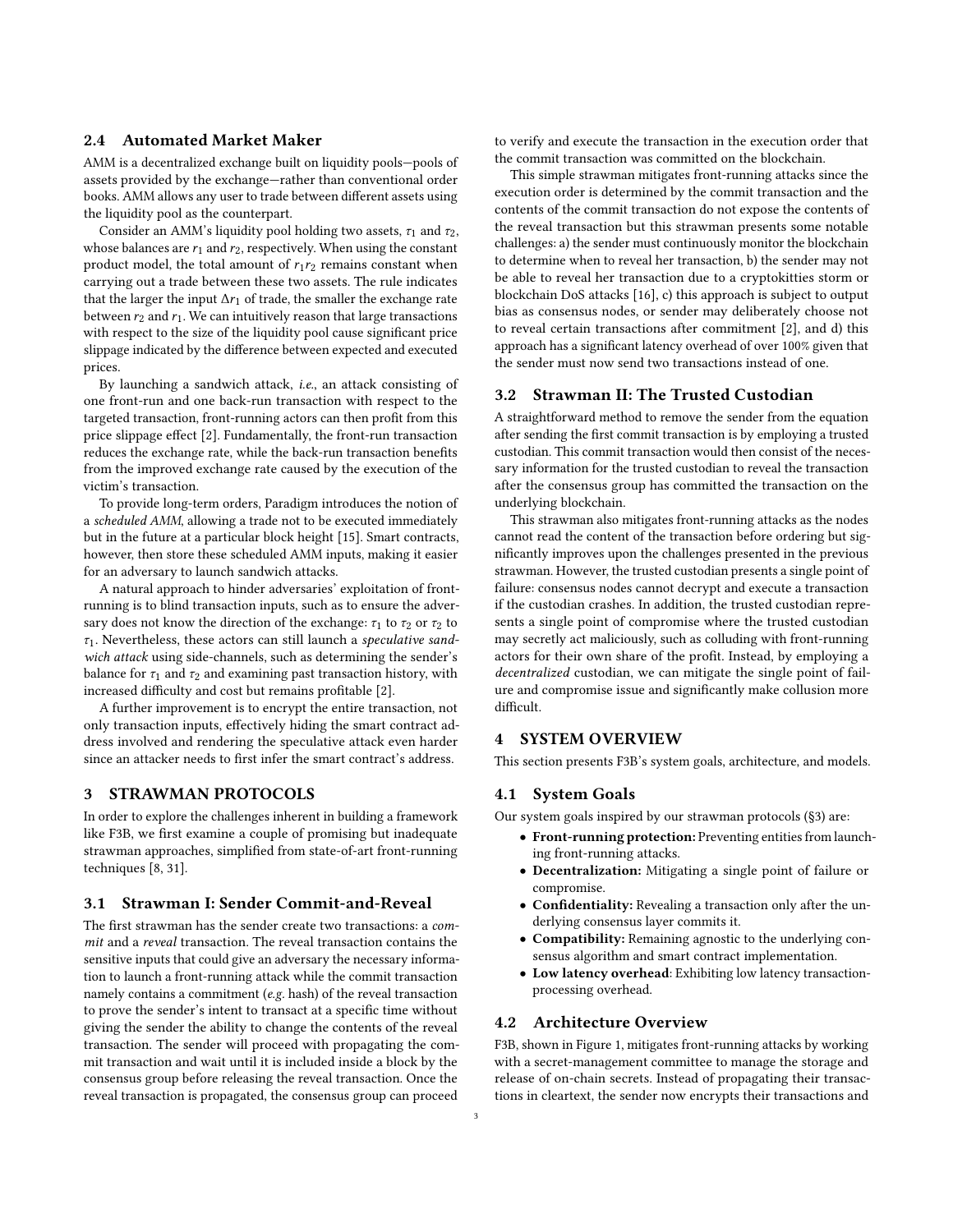<span id="page-3-0"></span>

Figure 2: F3B per-transaction protocol steps: (1) Sending an encrypted transaction to the underlying blockchain, (2) Waiting for the transaction commitment, (3) Releasing the key and executing the transaction

stores the corresponding secret keys with the secret-management committee. Once the transaction is committed, the secret-management committee releases the secret keys so that consensus nodes of the underlying blockchain can verify and execute transactions. Overall, the state machine replication of the underlying blockchain is achieved in two steps: the first is about ordering transactions, and the second is about the execution of transactions. As long as the majority of trustees in the secret-management committee is secure and honest and the key is revealed to the public when appropriate, each consensus node can always maintain the same state.

Notably, F3B encrypts the entire transaction, not just inputs, as other information such as the smart contract address may provide enough information to launch a probabilistic front-running attack, such as the Fomo3D attack [\[16\]](#page-11-2) or a speculative attack [\[2\]](#page-11-5).

#### 4.3 System and Network Model

F3B's architecture consists of three components: senders that publish (encrypted) transactions, the secret-management committee that manages and releases secrets, and the consensus group that maintains the underlying blockchain. While F3B supports various consensus algorithms, such as PoW like Ethereum and PBFT-style consensus algorithms like ByzCoin [\[24\]](#page-11-15), F3B does require a forked instance of the underlying blockchain to allow the consensus group to commit encrypted transactions and process them after revealing their contents. In a permissioned blockchain, the secret-management committee and the consensus nodes can consist of the same set of servers. For clarity, however, we discuss them as separate entities. In addition, we interchangeably use the name "Alice" to represent a generic sender. We assume that the membership of the secret-management committee is static, but we discuss group membership reconfiguration in [§7.](#page-6-0)

For the underlying network, we assume that all honest blockchain nodes and trustees of the secret-management committee are well connected, that their communication channels are synchronous,

i.e., if an honest node or trustee broadcasts a message, and that all honest nodes and trustees receive the message within a known maximum delay [\[37\]](#page-11-25).

## <span id="page-3-2"></span>4.4 Threat Model

We assume that the adversary is computationally bounded, that cryptographic primitives we use are secure, and that the Diffie-Hellman problem is hard. We further assume that all messages are digitally signed, and the consensus nodes and the secret-management committee only process correctly signed messages.

The secret-management committee has  $n$  trustees, which  $f$  can fail or behave maliciously. We require  $n \geq 2f + 1$  and set the secretrecovery threshold to  $t = f + 1$ . We assume that the underlying blockchain is secure: e.g., that at most  $f'$  of  $3f' + 1$  consensus nodes fail or misbehave in a PBFT-style blockchain, or the adversary controls less than 50% computational power in a PoW blockchain like Bitcoin or Ethereum.

We assume that attackers do not launch speculative front-running attacks [\[2\]](#page-11-5) but present a discussion on some mitigation strategies to reduce side channel leakage in [§10.](#page-8-0)

## 4.5 Blockchain Layer Approach

We can categorize front-running mitigation approaches into two layers—the blockchain layer [\[8,](#page-11-17) [21,](#page-11-8) [31\]](#page-11-9) and the application layer [\[10,](#page-11-10) [27,](#page-11-26) [34\]](#page-11-27). F3B is a systematic approach at the blockchain layer, exhibiting some fundamental trade-offs.

On the one hand, blockchain layer approaches a) offer protection to all smart contracts at once while an application layer approach would require protection individually [\[21,](#page-11-8) [31\]](#page-11-9), b) have access to all transaction fields, ensuring that they can hide fields that are not accessible from the application layer (e.g., the smart contract address), and c) provide compatibility with existing smart contracts.

On the other hand, blockchain layer approaches a) cannot deal with front-running attacks that benefit from time-delayed transactions at the application layer (e.g., scheduled AMM) and b) require modification to the underlying blockchain (e.g. scheduled hard fork).

## 5 F3B PROTOCOL

We introduce the F3B's protocol in this section, starting with preliminaries that offer necessary background knowledge and then presenting the full protocol that captures F3B's detailed design.

#### 5.1 Preliminaries

This subsection outlines a few preliminary knowledge, such as the definition of transaction commitment and the cryptographic primitives used in F3B.

<span id="page-3-1"></span>Modeling the Underlying Blockchain. To compare F3B's impact, we model the underlying blockchain to involve a consensus protocol that commits transactions into a block linked to a previous block. We define the underlying's block time as  $L_b$  seconds, e.g., on average, Ethereum has a block time of 13 seconds [\[5\]](#page-11-16). For PBFT-style consensus algorithms, a transaction is committed once introduced into a block. For probabilistic consensus algorithms (e.g., PoW or PoS), a transaction is committed only after a certain number of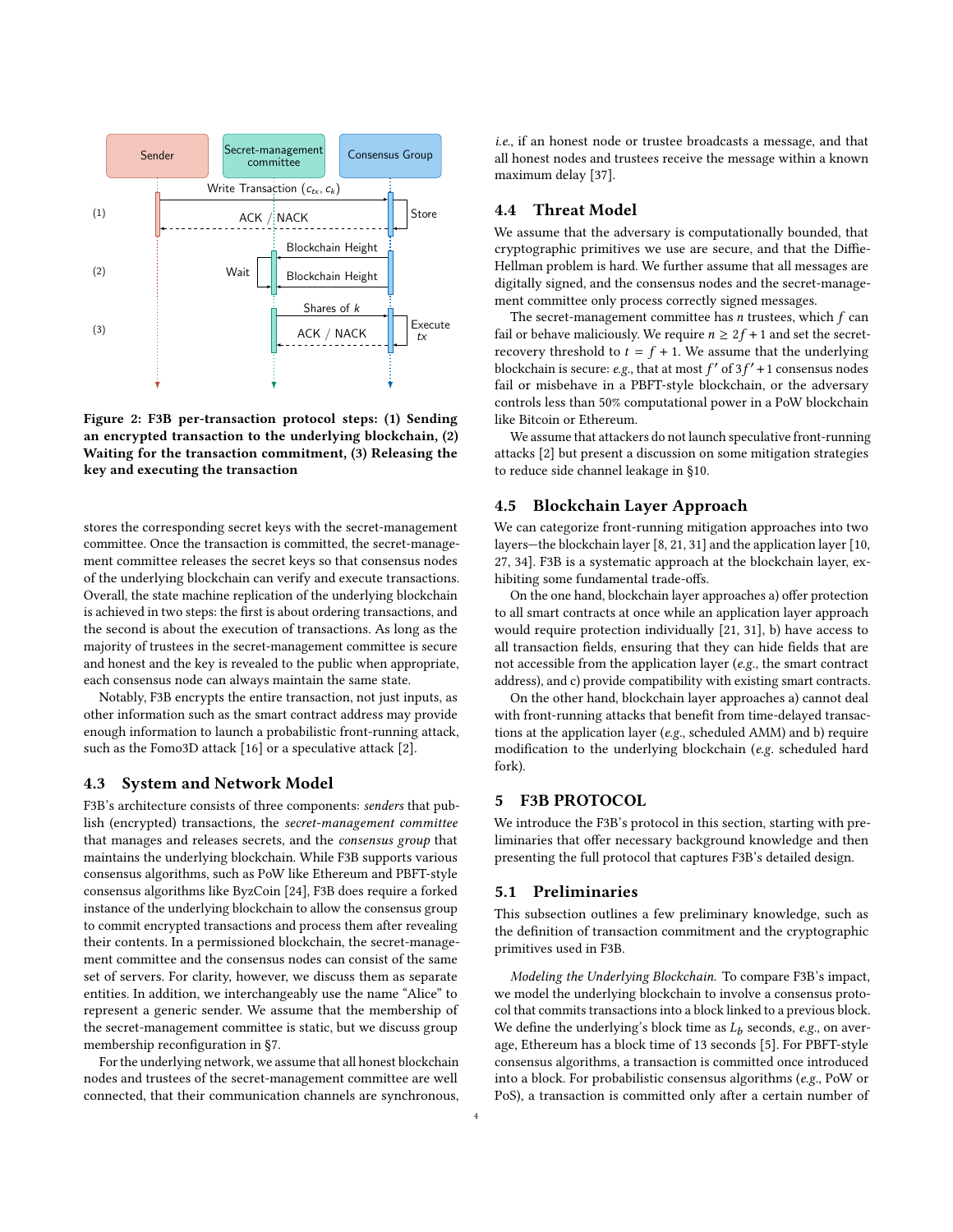additional blocks have been added to the chain (also known as block confirmations<sup>[2](#page-4-0)</sup>). We thus define that a transaction is committed after  $m$  block confirmations. Thereby, in our baseline, the transaction latency $^3$  $^3$  is  $m L_b$ . For PBFT-style consensus, the required  $m$  is 1. Further, we assume that the underlying blockchain has a throughput of  $T_b$  tps.

Shamir Secret Sharing. A  $(t, n)$ -threshold secret sharing scheme enables a dealer to share a secret  $s$  among  $n$  trustees such that any group of  $t \leq n$  or more trustees can reconstruct s, but any group less than  $t$  trustees learn no information about  $s$ . While a simple secret sharing scheme assumes an honest dealer, verifiable secret sharing (VSS) allows the trustees to verify that the shares they received are valid [\[17\]](#page-11-28). Public verifiable secret sharing (PVSS) further improves VSS to allow a third party to check all shares [\[43\]](#page-11-29).

Distributed Key Generation(DKG). DKG is a multi-party  $(t, n)$ key-generation process to collectively generate a private-public key pair  $(sk, pk)$  without relying on a single trusted dealer; each trustee *i* obtains a share  $sk_i$  of the secret key  $sk$ , and collectively obtains a public key  $pk$  [\[18\]](#page-11-30). Any client can now use  $pk$  to encrypt a secret, and at least  $t$  trustees must cooperate to retrieve this secret [\[44\]](#page-11-31).

#### <span id="page-4-7"></span>5.2 Protocol Outline

5.2.1 Setup. At each epoch, the secret-management committee runs a DKG protocol to generate a private key share  $sk_{smc}^i$  for each trustee and a collective public key  $pk_{smc}$ . To offer chosen ciphertext attack protection and to verify the correctness of secret shares, we utilize the TDH2 cryptosystem containing NIZK proofs [\[44\]](#page-11-31).

5.2.2 Per-Transaction Protocol. We unpack the per-transaction protocol (Figure [2\)](#page-3-0) as follows:

- <span id="page-4-2"></span>(1) Write Transaction: Alice, as the sender, first generates a symmetric key  $k$  and encrypts it with  $pk_{smc}$ , obtaining the resulting ciphertext  $c_k$ . Next, Alice creates her transaction and symmetrically encrypts it using k, denoted as  $c_{tx} = enc_k(tx)$ . Finally, Alice sends  $(c_{tx}, c_k)$  to the consensus group, who writes the pair onto the blockchain.
- <span id="page-4-3"></span>(2) Wait for confirmations: The secret-management committee waits for Alice's transaction  $(c_{tx}, c_k)$  to be committed on the blockchain (after  $m$  block confirmations).
- <span id="page-4-4"></span>(3) Key Reconstruction: Once committed, each secret-management committee trustee reads  $c_k$  from Alice's transaction and releases their decrypted share of  $k$  along with a NIZK proof of correctness for the decryption process. Consensus nodes then verify the decrypted shares and use them to reconstruct  $k$  by Lagrange interpolation of shares when there are at least  $t$  valid shares. The consensus group finally symmetrically decrypts the transaction  $tx = dec_k(c_{tx})$  using k, allowing them to verify and execute  $tx$ . We denote the time for the entire key reconstruction step as  $L_r$ .

<span id="page-4-5"></span>

(b) Execution and commitment time in F3B

Figure 3: In Ethereum, transactions are executed once inserted in the blockchain and committed after receiving  $m$  block confirmations, while in F3B, transactions are encrypted, and their executions are postponed after receiving m block confirmations when the secret-management committee releases the encryption keys. Both scenarios have a similar commitment time.

#### 5.3 Overhead Analysis

In the per-transaction protocol, [\(1\)](#page-4-2) and [\(2\)](#page-4-3) involve committing a transaction on the underlying blockchain and waiting until its committed, which takes  $mL_b$  time based on our baseline model ([§5.1\)](#page-3-1). Further, comparing our protocol with the baseline, [\(3\)](#page-4-4) is an additional step, and we denote this overhead to be  $L_r$ . The secretmanagement committee actor may cause bottlenecks with respect to the system's throughput so we model the throughput of our proposed protocol as  $min(T_b, T_{smc})$ , assuming the secret-management committee's throughput is  $T_{smc}$ .

Figure [3](#page-4-5) demonstrates the conceptual difference in commitment and execution time between F3B and the baseline protocol. Since the secret-management committee releases the secret keys with a delay of  $m$  blocks, this introduces an execution delay of  $m$  blocks. However, for both PBFT-style consensus algorithms ( $m = 1$ ) and probabilistic consensus algorithms, the recipient should not accept a transaction until a transaction is committed for a variety of reasons, such as double-spending. This indicates that F3B on a commercial level is similar to the baseline protocol since it is the commitment time of a transaction that is of use to the recipient<sup>[4](#page-4-6)</sup>.

#### 5.4 Protocol

In this section, we present the in-depth F3B protocol. We define a cyclic group  $G$  of prime order q with generators q and  $\bar{g}$  that are

<span id="page-4-0"></span> ${}^{2}$ For example, for Ethereum transactions, exchanges such as Kraken and Coinbase require 20 and 35 block confirmations before the funds are credited to users' accounts [\[11,](#page-11-18) [26\]](#page-11-19)

<span id="page-4-1"></span><sup>&</sup>lt;sup>3</sup>For simplicity, we leave out the time for blockchain nodes to verify and execute transactions, and assume that a transaction propagates the network within one block time as to not contribute to transaction-processing latency.

<span id="page-4-6"></span><sup>&</sup>lt;sup>4</sup>In F3B, transaction finalization is slower due to the key reconstruction and delayed execution after transaction commitment, but the overhead is insignificant compared with commitment time, as we discuss in [§11.](#page-9-0)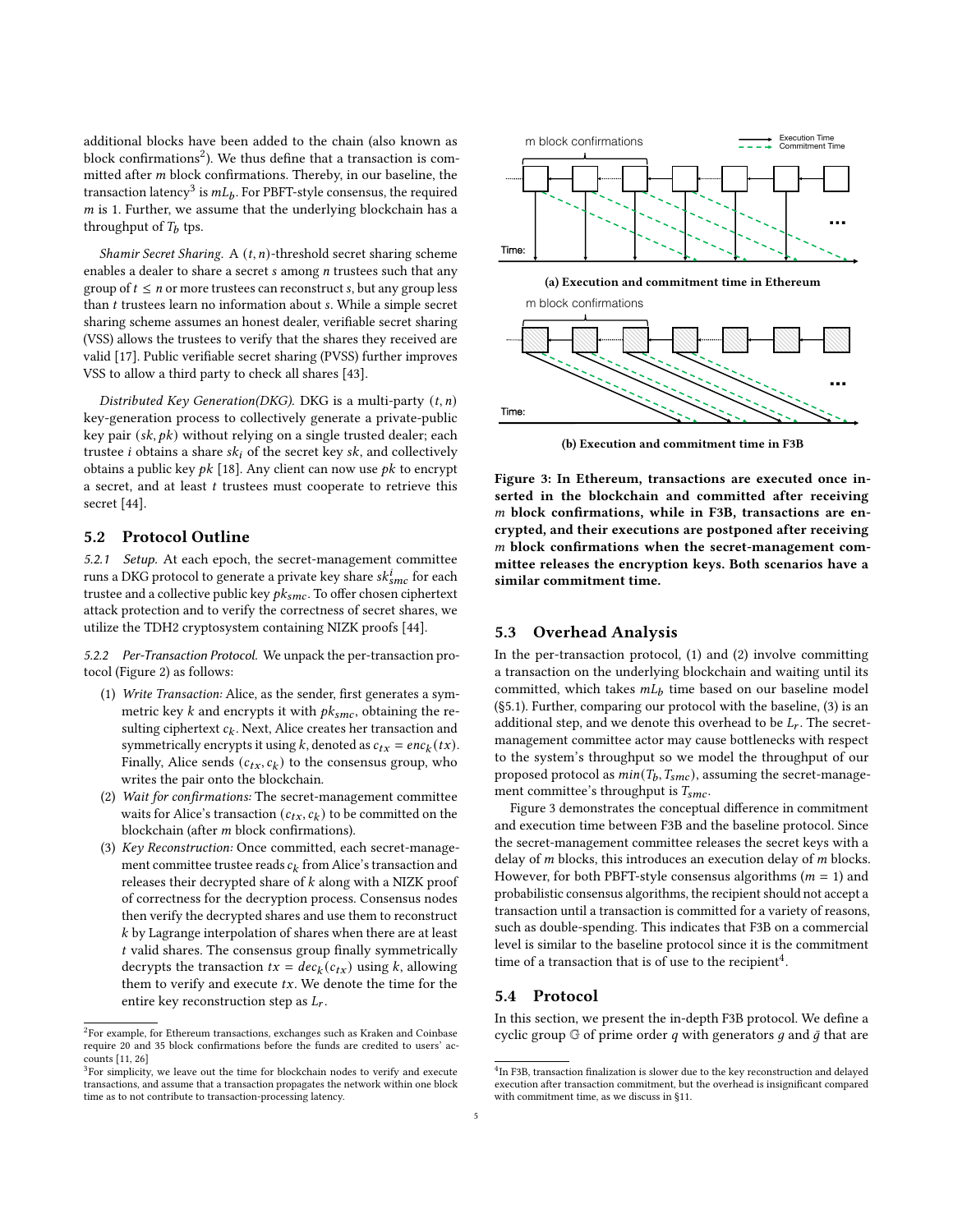known to all parties and define the following two hash functions:  $H_1 : \mathbb{G}^5 \times \{0, 1\}^l \to \mathbb{G}$  and  $H_2 : \mathbb{G}^3 \to \mathbb{Z}_q$ .

Step 0: DKG Setup. For a given epoch, the secret-management committee runs a DKG protocol to generate a shared public key  $\mathrm{pk}_{\mathrm{smc}} = g^{\mathrm{sk}_{\mathrm{smc}}}$ , and shares of the private key for each trustee denoted as  $\mathrm{sk}_i$ . The corresponding private key  $\mathrm{sk}_{\mathrm{smc}}$  can only be reconstructed by combining  $t$  private key shares. All trustees also know the verification keys  $h_i = g^{\text{sk}_i}$ . We assume that  $\text{pk}_{\text{smc}}$  and  $h_i$ are written into the blockchain as metadata, e.g., in the first block denoting the start of this epoch. Given the rarity of this reconfiguration, we adopt the synchronous DKG protocol proposed by Gennaro et al. [\[18\]](#page-11-30), using the underlying blockchain to emulate synchronous communication.

Step 1: Write Transaction. For the write transaction step, we use the encryption protocol presented by the TDH2 cryptosystem [\[44\]](#page-11-31)

Alice and the consensus group execute the following protocol to write the  $tx_w$  on the underlying blockchain. Alice then starts the protocol by performing the following steps to create the transaction txw:

- (1) Obtain the secret-management committee threshold collective public key  $pk_{smc}$  from the underlying blockchain.
- (2) Generate a symmetric key  $k$  and encrypt the transaction tx using authenticated symmetric encryption as  $c_{tx} = enc_k(tx)$ .
- (3) Embed k as a point  $k' \in \mathbb{G}$ , and choose  $r, s \in \mathbb{Z}_q$  at random.
- (4) Compute:

$$
c = \mathrm{pk}_{\mathrm{smc}}^r k', u = g^r, w = g^s, \bar{u} = \bar{g}^r, \bar{w} = \bar{g}^s,
$$
  

$$
e = \mathrm{H}_1(c, u, \bar{u}, w, \bar{w}, L), f = s + re,
$$

where  $L$  is the label of the underlying blockchain<sup>[5](#page-5-0)</sup>.

- (5) Finally, form the ciphertext  $c_k = (c, L, u, \bar{u}, e, f)$  and construct the write transaction as  $tx_w = [c_k, c_{tx}]_{sig_{sk_A}}$  signed with Alice's private key  $sk_A$ .
- (6) Send  $tx_w$  to the consensus group.

Upon receiving the  $tx_w$ , the consensus group commits it onto the blockchain following its defined consensus rules.

Step 2: Wait for confirmations. Each trustee of the secret-management committee monitors the transaction  $tx_w$  by determining which block the transaction is placed onto the blockchain and the number of blocks that have passed since then. Once the number of block confirmations is equal to  $m$ , indicating that the consensus group commits the transaction, each trustee may proceed with the following step.

Step 3: Key Reconstruction. For the key reconstruction step, each trustee of the secret-management committee must provide its decryption share along with a proof of correctness to the consensus group who then reconstructs the shares.

Each trustee  $i$  performs the following steps to release its decryption share along with proof of correctness.

(1) Extract  $L$  from  $c_k$  and verify that  $L$  is consistent with the underlying blockchain's metadata.

<span id="page-5-1"></span>(2) Verify the correctness of the ciphertext  $c_k$  using the NIZK proof by checking:

$$
e = H_1(c, u, \bar{u}, w, \bar{w}, L),
$$

where  $w = \frac{g^f}{u^e}$  $\frac{g^f}{u^e}$  and  $\bar{w} = \frac{\bar{g}^f}{\bar{u}^e}$  $\frac{g}{\bar{u}^e}$ . (3) If the tx<sub>w</sub> is valid, choose  $s_i \in \mathbb{Z}_q$  at random and compute:

$$
u_i = u^{\text{sk}_i}, \hat{u}_i = u^{s_i}, \hat{h}_i = g^{s_i},
$$

$$
e_i = \text{H}_2\left(u_i, \hat{u}_i, \hat{h}_i\right), f_i = s_i + \text{sk}_i e_i.
$$

(4) Create and sign the share: share  $[i] = [u_i, e_i, f_i]_{\text{sig}_{\text{sk}_i}}$ , and send it to the consensus group.

In stage [\(2\)](#page-5-1), the NIZK proof ensures that  $\log_g u = \log_{\tilde{g}} \bar{u}$ , guaranteeing that whoever generated the  $tx_w$  knows the random value  $r$ . If one knows the value of  $r$ , then they are capable of decrypting the transaction; since it is impossible to generate  $tx_w$  without knowing the plaintext transaction, this property prevents replay attacks mentioned in [§9.2.](#page-8-1)

The following steps describe the operation of each node in the consensus group.

<span id="page-5-2"></span>(1) Upon receiving a share, each node in the consensus group verifies the share by checking:

$$
e_i = \mathrm{H}_2\left(u_i, \hat{u_i}, \hat{h_i}\right),
$$

where  $\hat{u}_i = \frac{u^{f_i}}{u_i^{e_i}}$  and  $\hat{h}_i = \frac{g^{f_i}}{h_i^{e_i}}$  $\frac{g}{h_i^{e_i}}$ .

(2) After receiving  $t$  valid shares, the set of decryption shares is of the form:

 $\{(i, u_i) : i \in S\},\$ 

where  $S \subset \{1, ..., n\}$  has a cardinality of t. Each node then executes the recovery algorithm, which does the Lagrange interpolation of the shares:

$$
\mathrm{pk}_{\mathrm{smc}}^r = \prod_{i \in S} u_i^{\lambda_i},
$$

where  $\lambda_i$  is the  $i^{th}$  Lagrange element. (3) Recover the encoded encryption key:

$$
k' = c(\text{pk}_{\text{smc}}^r)^{-1} = (\text{pk}_{\text{smc}}^r k')(\text{pk}_{\text{smc}}^r)^{-1}.
$$

- (4) Retrieve *k* from *k'* and decrypt the transaction  $tx = dec_k(c_{tx})$ .
- (5) Execute the transaction following the consensus group's defined rules.

In stage [\(1\)](#page-5-2), the NIZK proof ensures that  $(u, h_i, u_i)$  is a Diffie-Hellman triple, *i.e.*, that  $u_i = u^{\text{sk}_i}$ , guaranteeing the correctness of the share.

#### 6 ACHIEVING THE SYSTEM GOALS

In this section, we present how F3B achieves the system goals set forth in [§4.1.](#page-2-1)

Front-running protection: Preventing entities from launching front-running attacks.

We reason the protection offered by F3B from the definition of front-running: if an adversary cannot benefit from pending transactions, he cannot launch front-running attacks. In F3B, the sole entity that knows the content of a pending transaction is the sender, who is financially incentivized not to release its contents. The key is

<span id="page-5-0"></span><sup>5</sup>This can be the hash of the genesis block.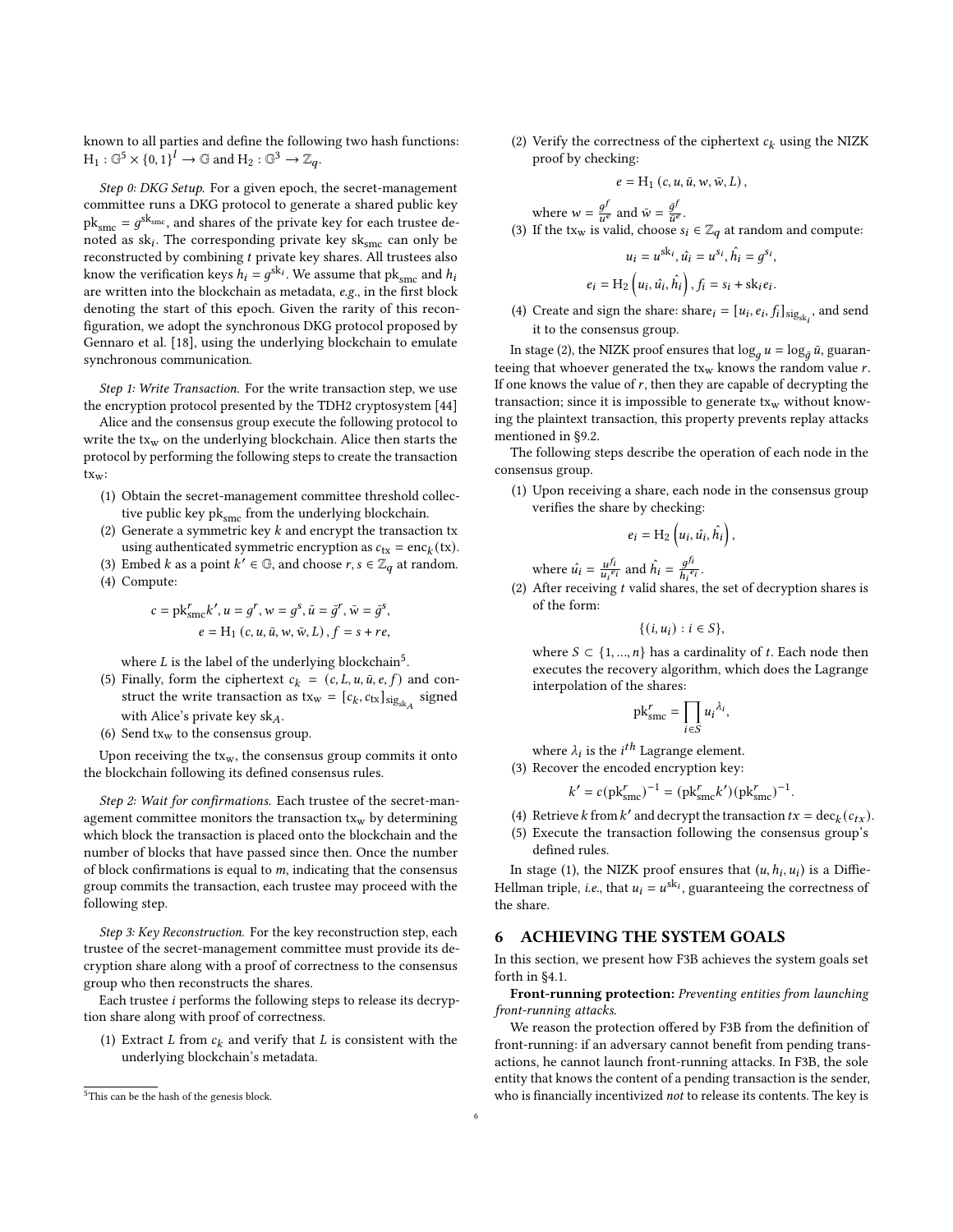released only when a transaction is committed; thus, by definition, the attacker has no chance to launch a front-running attack. However, we acknowledge that attackers may use metadata—such as the sender' address and transaction size—of the encrypted transaction to launch speculative front-running attacks, as discussed in [§4.4](#page-3-2) and [§10.](#page-8-0) We present a more comprehensive security analysis in [§9.](#page-7-0)

Decentralization: Mitigating a single point of failure or compromise.

Due to the properties of DKG [\[18\]](#page-11-30) and THD2 [\[44\]](#page-11-31) cryptosystems, the secret-management committee can handle up to  $t - 1$  malicious trustees and up to  $n - t$  offline trustees.

Confidentiality: Revealing a transaction only after the underlying consensus layer commits it.

Each transaction is encrypted with the sender's generated symmetric key and this key is encrypted with the secret-management committee's public key. Per our threat model, only  $f$  trustees may behave maliciously, ensuring that the symmetric key cannot be revealed since  $f + 1$  trustees follow the protocol. We outline a more detailed security analysis in [§9.](#page-7-0)

Compatibility: Remaining agnostic to the underlying consensus algorithm and smart contract implementation.

Since we are encrypting the entire transaction and require a modification at the blockchain layer to adapt F3B, F3B does not require modifications to existing smart contract implementations and support various consensus algorithm (PBFT-style, PoW, PoS).

Low latency overhead: Exhibiting low latency transaction-processing overhead.

Since F3B requires writing one transaction onto the underlying blockchain, as in the baseline protocol, this feature enables F3B to have a low latency overhead in comparison to front-running protection protocols which require multiple transactions. We present an evaluation of this latency overhead in [§11.](#page-9-0)

## 7 DEPLOYMENT

This section discusses a few considerations when F3B is deployed on real-world blockchains.

Settling on block confirmations: To reliably provide front-running protection, we must select a reasonable  $m$ : the number of block confirmations. For a PBFT-style consensus, a transaction is irreversible once placed inside a block, and thus  $m$  can safely be set to 1. However, for probabilistic consensus algorithms (e.g., PoW, PoS), choosing  $m$  is more precarious. On the one hand, a larger  $m$  suggests a better security level, rendering a successful front-running attack less likely. On the other hand, a larger  $m$  indicates more time to commit a transaction, affecting the minimum baseline time until commitment and execution across the entire blockchain network. Unlike blockchains without F3B protection, the public cannot observe transactions until the consensus group commits to them and the secret-management committee releases their corresponding keys. The exact formula for choosing  $m$  is out of the scope of this paper but we refer to Gervais et al.'s proposed framework to systematically analyze the security and performance of proof-of-work blockchain[\[19\]](#page-11-32), which offers a reference for choosing  $m$ .

Storing encrypted transactions and delayed execution: Since all transactions are encrypted, the consensus group cannot verify and execute them until the secret-management committee releases their corresponding keys, which is only done after the consensus group commits a transaction on the underlying blockchain. This process indicates that the consensus group must store the transaction on the blockchain without any regard to its content. Unfortunately, this brings a notable challenge as attackers can then spam the blockchain by fabricating invalid transactions to flood the blockchain with, causing a backlog of pending transactions. Nonetheless, we present a mitigation technique in [§8.1](#page-7-1) involving a storage fee.

<span id="page-6-0"></span>A hard fork on existing blockchain: The easiest way to deploy F3B is on a new blockchain. If an existing blockchain like Ethereum decides to deploy F3B, this would require a scheduled hard fork, given that all nodes need to adopt the new rules due to the different execution workflow.

Reconfiguration of secret-management committee: The membership of the secret-management committee needs to be reconfigured at some predefined interval (each epoch) to allow for new trustees and the removal of others. In addition, this helps to prevent a silent violation of our threat model—the assumption that  $f + 1$  trustees cannot collude—over a long period. Care must be taken when transitioning between two epochs so that pending transactions are unaffected by the transition. This could involve having the decommissioned secret-management committee operate into a new epoch until the remaining pending transactions are committed and revealed.

Multiple secret-management committees: The secret-management committee may inadvertently become the bottleneck of the underlying consensus protocol given its inability to achieve the same throughput. Yet, a secret-management committee is agnostic to the underlying blockchain layer, allowing for independently-operated secret-management committees. We thus suggest adopting a sharding strategy by allowing for numerous secret-management committees to operate in parallel, balancing pending transactions between them. Each secret-management committee needs to run the DKG protocol to set up its keys and store the public key  $pk_{smc}$  and verification keys  $h_i$  to the underlying blockchain as well as define its security parameters by choosing, for example, their committee size and  $n$ -bit security level.

One option would then be for secret-management committees to form at will and let users freely choose a secret-management committee over another according to their preferences or needs. This would naturally introduce a free market, where secret-management committees would compete with one another to provide quality service at low cost.

Another option is pooling all qualifying nodes and randomly sample them into multiple shards at the beginning of each epoch using bias-resistant, distributed randomness [\[46\]](#page-11-33). The aggregated sampling changes the threat model from an individual secret-management committee to all nodes. Under the assumption of a mildly adaptive adversary [\[23,](#page-11-34) [32\]](#page-11-35) where an adversary can compromise a number of trustees with a time-delay, random sampling helps ensure that the compromise of any single secret-management committee is harder to accomplish. While this does introduce additional complexity for the setup of secret-management committees, this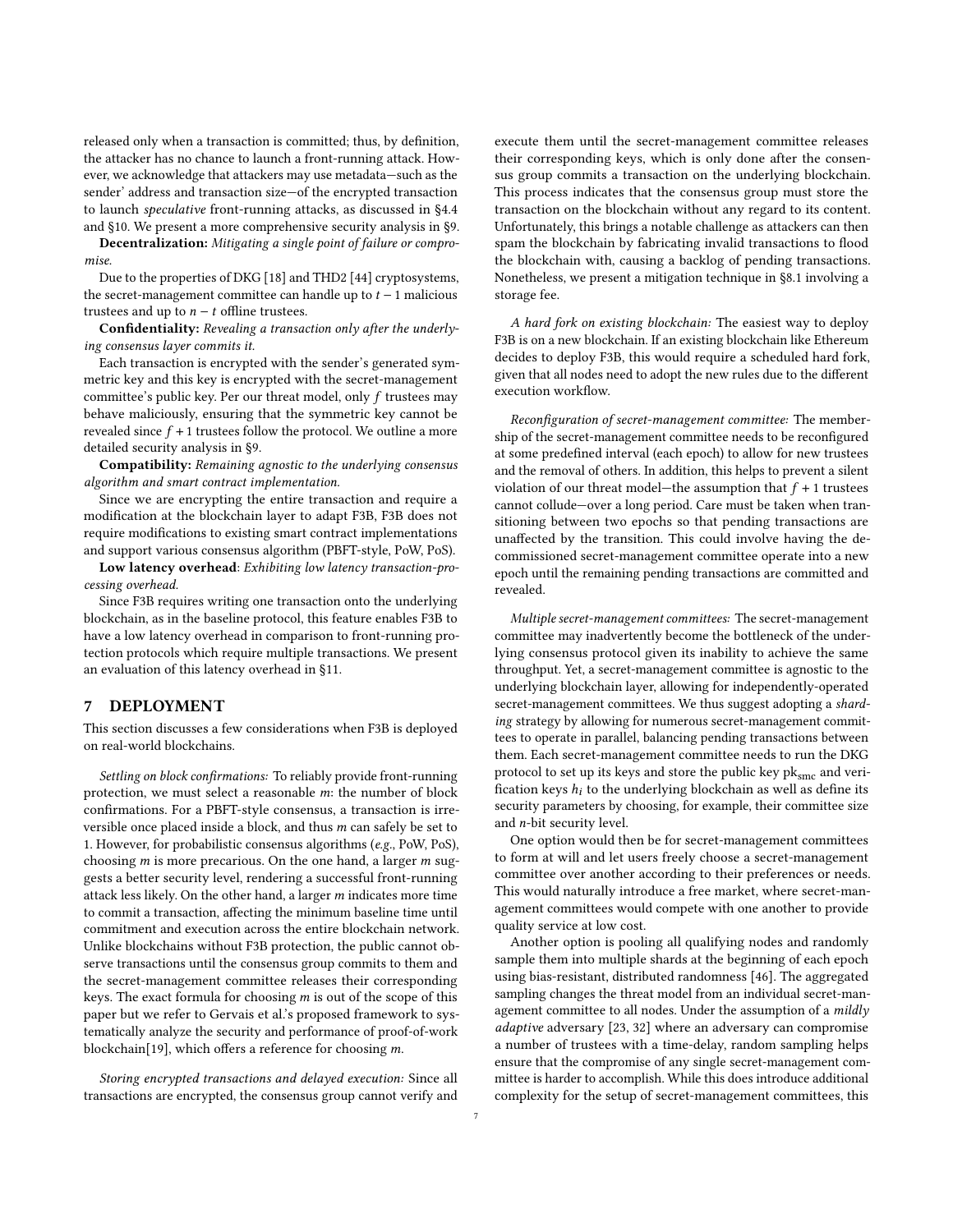overhead would not affect transaction-processing latency as it can be bootstrapped during the previous epoch.

Overall, we expect that, by adopting a sharding strategy, the throughput of F3B increases linearly with the number of trustees in secret-management committees.

Multiple blockchains: A secret-management committee can also provide threshold encryption services for multiple blockchains if it can monitor all the blockchains it supports and follow their set of rules (e.g., the blockchains can have different values for  $m$ ). Recall that each blockchain is labeled with a distinct  $L$  (e.g., the genesis block's hash), which allows the sender to designate which blockchain their encrypted transactions belongs to.

## 8 INCENTIVE ANALYSIS

Each actor must be incentivized to operate and follow the protocol honestly. In this section, we address some of the key incentives in F3B to ensure protection against unsolicited transactions and prevent the release of shares prematurely.

## <span id="page-7-1"></span>8.1 Spamming protection

As transactions are encrypted, the consensus group cannot verify or execute transactions, opening up an availability attack that would otherwise not be present in an open system. A malicious adversary could spam the blockchain with inexecutable transactions (e.g., inadequate fees, malformed transactions), significantly hindering the throughput of honest transactions. To prevent such an attack, we introduce a storage fee alongside the traditional execution fee (e.g., Ethereum gas) that makes it costly for an attacker to operate this attack. The storage fee paid to miners covers the placement of the transaction on the blockchain and can either vary based on some parameter (e.g., size of the transaction) or be a flat fee. The execution fee is not calculated until after the secret-management committee reveals the transaction, given the lack of knowledge of the transaction's contents.

#### 8.2 The operational incentive for a SMC

Similar to how consensus nodes are incentivized to maintain the blockchain with block rewards and transaction fees, we need a similar incentive structure for the secret-management committees. In a permissioned blockchain system, becoming trustees of a secretmanagement committee could be an added responsibility to the consensus nodes and in exchange, receive storage fees as additional income. In a permissionless blockchain system, such as a PoW blockchain, the secret-management committee might differ from miners, indicating that a payment channel needs to be established between senders and the secret-management committee.

Now, how should a secret-management committee set the price? We believe free market forces will automatically solve this problem when multiple secret-management committees are competing with each other to provide cheap and quality service. On the one hand, if a secret-management committee sets the price too high, this will discourage users from using this secret-management committee. On the other hand, if a secret-management committee sets the price too low, the trustees may not be able to cover the cost of running a secret-management committee or handle the volume of incoming transactions. In general, we can expect a price equilibrium to be

reached with some price fluctuations depending on the volume of transactions.

#### 8.3 The incentive for not leaking the share

A corrupted secret-management committee might silently collaborate with the consensus group to front-run users' transactions by releasing the shares prematurely. Since this behavior is difficult to detect—out of band collusion—we must provide an incentive structure that (significantly) rewards anyone that can prove misbehavior by a trustee or the entire secret-management committee to disincentivize such malicious activity. At the same time, we do not want anyone to accuse a secret-management committee or a specific trustee without repercussions if the secret-management committee or trustee did not actually misbehave.

To accomplish our objective, each trustee of each secret-management committee must stake some amount of cryptocurrency in a smart contract that handles disputes between a defendant (the entire secret-management committee or a particular trustee) and a plaintiff. To start a dispute, the plaintiff will invoke the smart contract with the correct decryption share for a currently pending transaction and their own stake. If the smart contract validates that this is a correct decryption share and that the dispute started before the transaction in question was revealed by the secret-management committee, then the defendant's stake is forfeited and sent to the plaintiff.

At a protocol level, to prove a correct decryption share, the plaintiff submits  $[u_i,e_i,f_i]$  such that  $e_i = {\rm H_2}\left( u_i,\hat{u_i},\hat{h_i} \right)$  where  $\hat{u_i}$  =  $rac{u^{f_i}}{u_i^{e_i}}$  and  $\hat{h}_i = \frac{g^{f_i}}{h_i^{e_i}}$  $\frac{g^{2}}{h_i^{2}i}$ . Deploying such a mechanism would require the smart contract to access the ciphertext of a transaction (e.g.,  $u$  is necessary to verify the submitted share), suggesting a modification of the smart contract virtual machine.

## <span id="page-7-0"></span>9 SECURITY ANALYSIS

This section introduces the security analysis of F3B's protocol.

#### 9.1 Front-running protection

We reason, from our threat model, why an attacker can no longer launch front-running attacks with absolute certainty of a financial reward, even with the collaboration of at most  $f$  malicious trustees. As we assume that the attacker does not launch speculative attacks based on metadata of the encrypted transactions, the only way the attacker can front-run transactions is by using the plaintext content of the transaction. If the attacker cannot access the content of the transaction before it is committed on the underlying blockchain, the attacker cannot benefit from the pending transaction, thus preventing front-running attacks (by the definition of frontrunning). Since we assume that the symmetric encryption we use is secure, the attacker cannot decrypt the transaction based on its ciphertext. In addition, based on the properties of the TDH2 cryptosystem [\[44\]](#page-11-31) and DKG [\[18\]](#page-11-30) and our threat model, the attacker cannot obtain the private key nor reconstruct of the symmetric key. Recall that the attacker can only collude with at most  $f$  trustees and  $f + 1$  are required to recover or gain information about the symmetric key.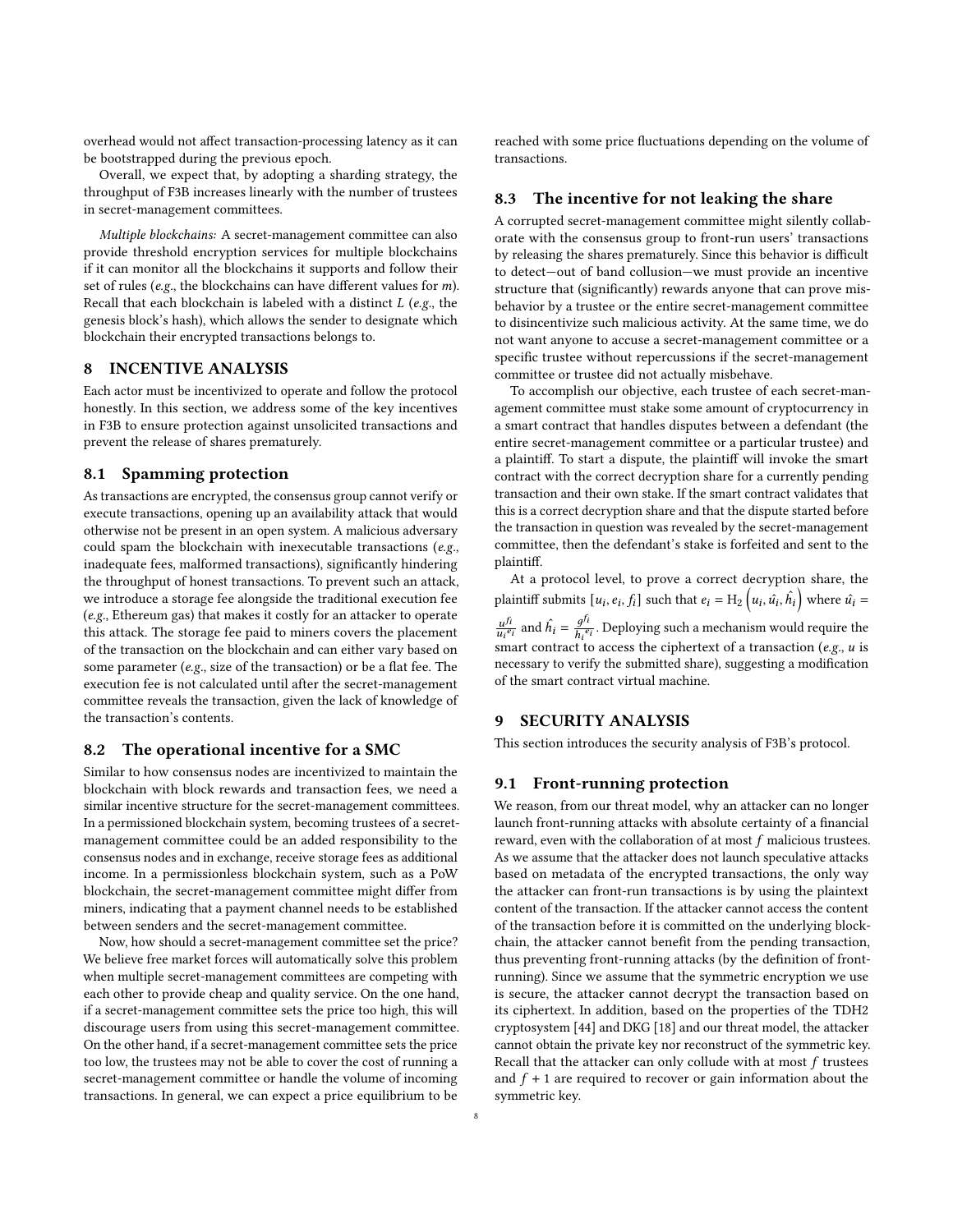## <span id="page-8-1"></span>9.2 Replay attack

We consider another scenario in which an adversary can copy a pending (encrypted) transaction and submit it as their own transaction to reveal the transaction's contents before the victim's transaction is committed. By revealing the contents of the copied transaction, the attacker can then trivially launch a front-running attack. However, we present why the adversary is unable to benefit from such a strategy.

In the first scenario, the adversary completely copies the ciphertext  $c_k$ , the encrypted transaction  $c_{tx}$  from tx<sub>w</sub>, and makes their own write transaction  $tx'_w$  digitally signed with their signature. However, when sending the transaction on the underlying blockchain, the adversary's  $\mathbf{tx}'_\mathbf{w}$  is decrypted no earlier than the victim's transaction txw.

In our second scenario, the adversary instead sends the transaction to a blockchain with smaller  $m$  block confirmations. Consider two blockchains  $b_1$  and  $b_2$  whose required number of confirmation blocks are  $m_1$  and  $m_2$  with  $m_1 > m_2$ . If the adversary changes the label *L* to *L'* for the blockchain  $b_2$  instead of blockchain  $b_1$ , the secret-management committee will successfully decrypt the transaction.

However, we argue that forming a valid write transaction with  $L'$ by the adversary is hard. The adversary would need to generate an  $e' = H_1(c, u, \bar{u}, w, \bar{w}, L')$ ,  $f = s + re'$ , without knowing the random parameter *r* and *s*. Suppose the adversary generates  $u = g^r$ ,  $\bar{u} = \bar{g}^{r'}$ with  $r \neq r'$  and  $w = g^s$ ,  $\bar{w} = \bar{g}^{s'}$  with  $s \neq s'$ . To have tx'<sub>w</sub> be valid, we must have  $g^f = w u^e$  and  $\bar{g}^f = \bar{w} \bar{u}^e$  which implies that  $(s - s') + e(r - r') = 0$ . Since  $r \neq r'$ , the adversary only has a negligible chance of having  $tx'_w$  pass verification.

## 10 OPTIMIZATION DISCUSSION

This section discusses some possible directions to optimize the protocol. We leave the detailed analysis of those optimizations as future work.

Not every node needs to do the reconstruction: Under our proposed protocol, every consensus node needs to fetch the shares and run the Lagrange interpolation to reconstruct the key. Would it instead be possible for one of the consensus nodes to reconstruct the symmetric key  $k$  from the secret shares and propagate it to other consensus nodes with a succinct proof?

We thus propose a solution that requires additional storage overhead in exchange for faster verification: Instead of constructing their encrypted transaction as  $(c_k, c_{\text{tx}})$ , the sender additionally adds a hash of the symmetric key  $h_k = H(k)$  as the third entry, creating the following signed write transaction:  $\text{txw} = [c_k, c_{\text{tx}}, h_k]_{\text{sig}_{\text{sk}_A}}$ .

During key reconstruction, after recovering or receiving  $k$ , consensus nodes only need to verify whether the hash of  $k$  is consistent with the one  $(h_k)$  published on the ledger. If it is consistent, consensus nodes can continue to decrypt the transaction and propagate the key  $k$  to others. If it is inconsistent, the provided key  $k$  is incorrect and discards it.

Reducing storage overhead: In the TDH2 cryptosystem, the label  $L$  is attached to the ciphertext during the encryption process, which includes the information that can be used by a secret-management committee to determine if the decryption is authorized [\[44\]](#page-11-31). While we cannot remove  $L$  since its used for protection against replay attacks [§9.2,](#page-8-1) each party (miners, secret-management committee, sender) knows  $L$  implicitly and can insert  $L$  in their computation and verification steps, allowing Alice to exclude  $L$  from  $tx_w$ .

<span id="page-8-0"></span>Metadata leakage: In our architecture, adversaries can only observe encrypted transactions until they are committed, thus preventing the revelation of transaction contents to launch front-running attacks. Nevertheless, adversaries can rely on side channels such as transaction metadata to launch speculative attacks. Concretely, since the sender needs to pay the storage fee ([§8.1\)](#page-7-1) for publishing an encrypted transaction to the underlying blockchain, this leaks the sender's address. Knowledge of the sender's address can help in launching a front-running attack since an adversary may be able to predict the sender's behavior based on history. In order to prevent this second-order front-running attack, an underlying blockchain needs to offer anonymous payment to users, such as Zerocash [\[40\]](#page-11-36) or a mixing service [\[50\]](#page-12-1). Another side-channel leakage is the size of the encrypted transaction or the time the transaction is propagated. A possible remedy for mitigating metadata leakage is PURBs [\[36\]](#page-11-37).

Encryption based on block: Under our F3B architecture, each transaction is encrypted with a key. However, this might not be necessary as transactions are committed and executed on a perblock basis; thus, transactions in the same block can be encrypted with the same key by leveraging identity-based encryption [\[7\]](#page-11-38). By adopting this batching approach, we expect that it can reduce the latency and increase throughput; we leave this approach's actual performance and trade-offs as future work.

Key Storage and Node Catchup: In our protocol, if a new node wants to join the consensus group, it cannot execute the historical transactions to catch up unless it obtains all decryption keys. The secret-management committee or consensus group can store those keys independently from the blockchain, but this requires them to maintain an additional immutable ledger. Since consensus nodes already maintain one immutable storage medium, namely the underlying blockchain, the keys can be stored on this medium as metadata, and the blockchain rule can require storing valid keys to produce blocks.

However, this optimization brings about a timing issue, i.e., when should the blockchain require the consensus group to store keys in a block? From our protocol, the transaction is committed at block height  $n$  and revealed at block height  $n+m$ , making the earliest block to write the key at block height  $n + m + 1$ . With respect to the latest block height to write the key, there is much more flexibility and one needs to consider the balance between the delay tolerance for all consensus nodes to retrieve the key and the time that consensus nodes must retain the key. If we assume that the key reconstruction step takes up to  $\delta$  block times, the key should be written in or before the block  $n + m + \delta$ .

While this setup would work well for for a blockchain with fixed block time, care must be taken with respect to blockchains where block time is probabilistic since the key may not have been replicated to all consensus nodes at block height  $n + m + \delta$ , inducing some artificial delay for new blocks.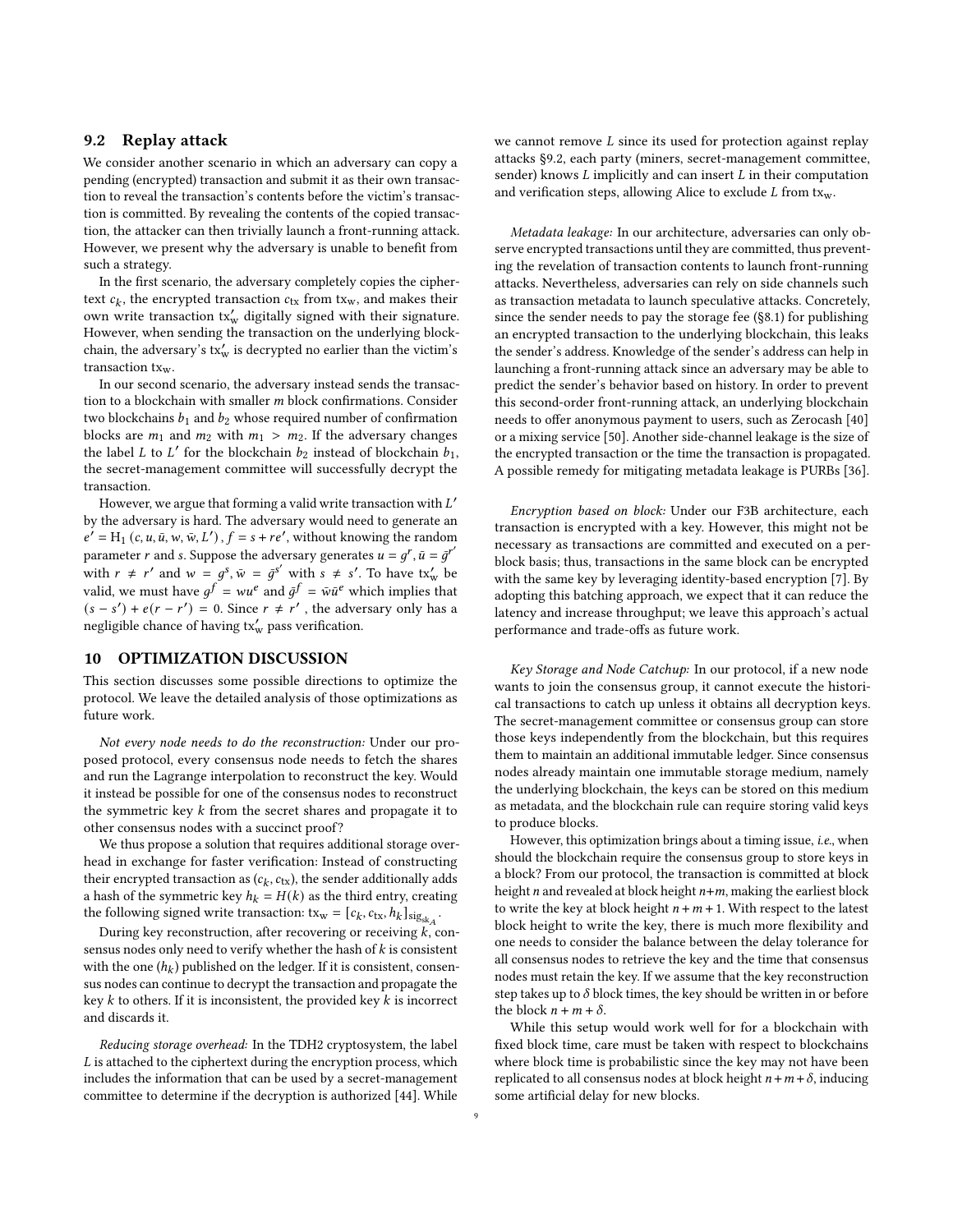<span id="page-9-1"></span>

Figure 4: Overhead of F3B for varying sizes of the secretmanagement committee.

<span id="page-9-2"></span>Table 1: Latency Overhead for Ethereum Blockchain

|               | Latency Overhead for different size of SMC |       |       |       |       |
|---------------|--------------------------------------------|-------|-------|-------|-------|
| Confirmations | 8                                          | 16    | 32    | 64    | 128   |
| 5             | 0.05%                                      | 0.10% | 0.24% | 0.74% | 2.73% |
| 10            | 0.02%                                      | 0.05% | 0.12% | 0.37% | 1.36% |
| 20            | 0.01%                                      | 0.03% | 0.06% | 0.19% | 0.68% |
| 30            | 0.01%                                      | 0.02% | 0.04% | 0.12% | 0.45% |
| 50            | 0.00%                                      | 0.01% | 0.02% | 0.07% | 0.27% |

## <span id="page-9-0"></span>11 EVALUATION

We implemented a prototype of F3B in Go [\[20\]](#page-11-14), built on Calypso [\[25\]](#page-11-13) and supported by Kyber [\[29\]](#page-11-39), an advanced cryptographic library. We use ByzCoin [\[24\]](#page-11-15), a PBFT-style consensus protocol as our underlying blockchain. We instantiate our cryptographic primitives using the Edward25519 elliptic curve with 128-bit security. We ran our experiment on a server with 32GB of memory and 40 CPU cores running at 2.1GHz.

#### 11.1 Latency

In Figure [4,](#page-9-1) while varying the number of secret-management committee trustees from 8 to 128 nodes, we present the latency time a) for setting up a DKG, b) for sending a transaction to the Byzcoin blockchain (Step [1\)](#page-4-2), c) for reconstructing the key (Step [3\)](#page-4-4). Recall that DKG setup is a one-time operation per epoch that can be bootstrapped during the previous epoch; thus, b) and c) represent the true transaction-latency of our solution.

We consider the transaction's overall latency in F3B to be expressed as  $m L_b + L_r$  ([§5.2\)](#page-4-7). To evaluate F3B with Ethereum's consensus model, we adopt 13 seconds as the expected block time [\[5\]](#page-11-16). Since there is no standard number of confirmations before a block is considered committed, we vary both the number of confirmations and the size of the secret-management committee, as summarized in Table [1.](#page-9-2) Our result shows that, for example, based on a committee

size of 128 with 20 block confirmations, F3B brings a 0.68% latency overhead.

Figure [5](#page-10-0) presents the latency comparison between the baseline protocol ([§5.1\)](#page-3-1), the F3B protocol—varying the size of the secretmanagement committee stated after "F3B-"—and a sender-only commit-and-reveal protocol as presented in Strawman 1 ([§3.1\)](#page-2-2). Our simulation adopts a fixed 13 seconds block time with 20 block confirmations to commit a transaction consistent between different comparisons; thus, any data written into the blockchain needs  $13 * 20 = 260$  seconds.

As for the baseline protocol, sending a transaction only needs to write data to the blockchain once. Hence, the total latency for baseline is 260 seconds. Recall that in a sender-only commit-and-reveal approach, the sender needs first to commit a hash to the blockchain and then reveal the transaction, in which each step takes 260 seconds. Those two steps cannot be parallelized since the hash must be committed on the blockchain before sending the reveal transaction. Otherwise, an adversary can read the reveal transaction and create a fork of the blockchain, thwarting any front-running protection. In practice, the protocol needs to offer enough buffer time to allow the reveal transaction to be included in the blockchain, inducing additional latency. This buffer time needs to be conservative in case a cryptokitties storm or blockchain DoS attacks were to happen. The Fomo3D attack blocked the Ethereum blockchain for about three minutes [\[16\]](#page-11-2), suggesting a reference for choosing the buffer time. Hence,  $260 * 2 = 520$  seconds is the lower bound of this approach. Further, this approach also suffers the leakage of the smart contract address when submitting the commit transaction to the blockchain. Submarine is a more advanced approach that hides the smart contract address, but it requires the sender to send three different transactions to the blockchain, suffering a 200% latency overhead compared to the baseline [\[8,](#page-11-17) [31\]](#page-11-9)

Compared with F3B, the reveal phase (Key Reconstruction step) does not require writing any data onto the blockchain. We, therefore, emphasize a significant difference between F3B and other commit-and-reveal approaches where F3B only requires sending one transaction to the underlying blockchain. This advantage brings a low latency overhead for Ethereum.

## 11.2 Throughput

With respect to throughput, we only focus on Key Reconstruction (Step 3) as Write Transaction (Step 1) is identical to sending a transaction to the underlying blockchain, except for some negligible overhead due to the additional size of an encrypted transaction.

Figure [6](#page-10-1) presents the throughput result of key reconstruction with a secret-management committee consisting of 128 trustees. If the keys are individually reconstructed, F3B can only provide limited throughput due to the network transmission overhead on a per-transaction basis and non-parallel execution. Instead, we can batch the keys, reconstruct them concurrently and present them in one network transmission. We present this batching effect in Figure [6,](#page-10-1) varying the batching sizes to measure the throughput and the corresponding latency. Increasing the batching size to 128, can improve throughput to 13.2 txns/sec from 0.56 txns/sec. Our result shows that the marginal improvement is negligible when further increasing the batching size to 256 or 512. The increased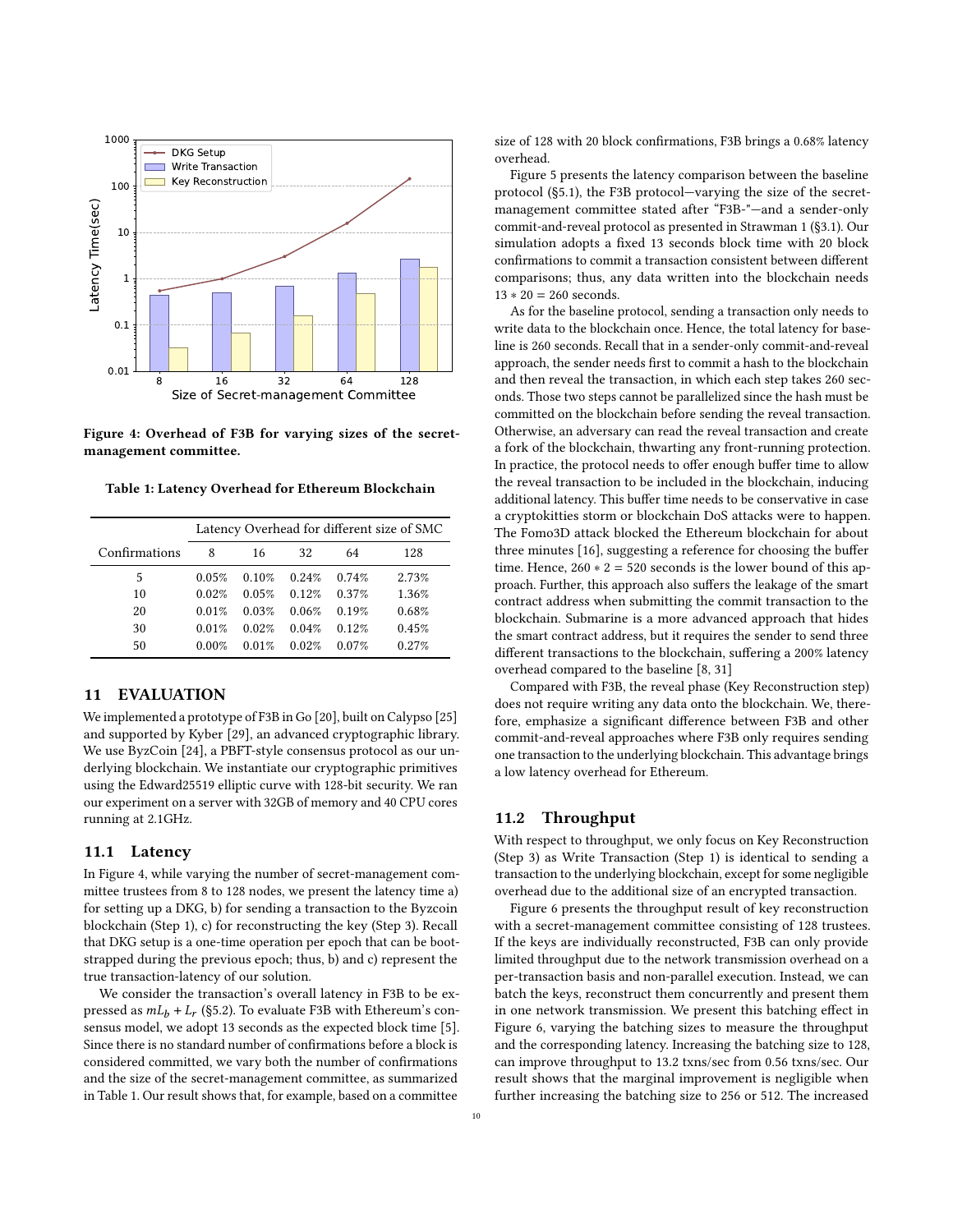<span id="page-10-0"></span>

Figure 5: Latency comparison of F3B with the sender-only commit-and-reveal approach, if they were deployed in the Ethereum. Because F3B needs only one round interaction with the underlying blockchain, it induces a small latency overhead with respect to Ethereum.

throughput comes with the cost of higher latency: with the batching size of 128, the key reconstruction takes 9.7 seconds to process, equivalent to 3.7% latency overhead under 20 block confirmations in the Ethereum blockchain.

## 12 RELATED WORK

Namecoin, a decentralized name service, is an early example of using a commit-and-reveal approach to mitigate front-running attacks [\[21\]](#page-11-8). In Namecoin, a user first sends a salted hash to the blockchain and, after a certain number of blocks, broadcasts the actual name when it is too late for an attacker to front-run the user, similar to our Strawman I protocol ([§3\)](#page-2-0).

Later, Eskandari et al. [\[16\]](#page-11-2) first systematized front-running attacks on the blockchain by presenting three types of front-running attacks: displacement, insertion, and suppression. Daian et al. [\[12\]](#page-11-3) first quantified front-running attacks from an economic point of view, determining that front-running attacks can pose a security problem of the underlying consensus layer by incentivizing unnecessary forks driven by the miner extractable value (MEV).

Previous works [\[34,](#page-11-27) [42\]](#page-11-11) explore the idea of applying threshold encryption at the blockchain layer to mitigate front-running attacks. Schmid [\[42\]](#page-11-11) proposed a secure causal atomic broadcast protocol with threshold encryption to prevent front-running attacks but did not provide a solution for integrating with a PoW blockchain nor scale to a large number of trustees. A commercial crypto project CodeChain [\[34\]](#page-11-27) proposed to reveal transactions by their trustees using the Shamir secret sharing scheme but did not offer implementation or experiment details. Submarine, an application layer front-running protection approach, uses a commit-and-reveal strategy to enable hiding the smart contract address, but it requires three rounds of communication to the underlying blockchain, inducing a high latency overhead [\[8,](#page-11-17) [31\]](#page-11-9). To our knowledge, our work is the

<span id="page-10-1"></span>

Figure 6: Throughput performance of the key reconstruction with 128 trustees in the secret-management committee for varying batching sizes.

first solution to achieve legacy compatibility with both the consensus algorithm and smart contract implementation while achieving low latency overhead.

Other research adopts different approaches to mitigate frontrunning. A series of recent studies focus on fair ordering [\[22,](#page-11-40) [27,](#page-11-26) [28\]](#page-11-41), but it alone cannot prevent a rushing adversary [\[2\]](#page-11-5). Wendy explores the possibility of combining fair ordering with commit-andreveal [\[28\]](#page-11-41) but does not present quantitative overhead analysis. Furthermore, F3B hides the content of all transactions before commitment, unlike Wendy which only guarantees the fairness of transactions with the same label. Although our approach has a higher latency overhead than Wendy, we believe it is necessary as the label can provide useful information for adversaries to launch a front-running attack, such as the Fomo3D attack [\[16\]](#page-11-2).

Some research adopts time-lock puzzles [\[39\]](#page-11-42) to blind transactions. Injective protocol [\[9\]](#page-11-43) deploys a verifiable delay function [\[6\]](#page-11-44) as proofof-elapsed-time to prevent front-running attacks. However, it is still an open challenge to link the time-lock puzzle parameters to the actual real-world delay [\[2\]](#page-11-5).

Tesseract, proposed by Bentov et al., is an exchange preventing front-running attacks by leveraging a trusted execution environment [\[3\]](#page-11-45). However, this approach brings an unreliable centralized component subject to a single point of failure and compromise [\[38,](#page-11-46) [48\]](#page-11-47).

Calypso is a framework that enables on-chain secrets by adopting threshold encryption governed by a secret-management committee [\[25\]](#page-11-13). Calypso allows ciphertexts to be stored on the blockchain and collectively decrypted by trustees according to a pre-defined policy. F3B builds on Calypso to mitigate front-running attacks.

### 13 CONCLUSION

This paper introduces F3B, a blockchain architecture that addresses front-running attacks by encrypting pending transactions with threshold encryption. We performed an exploration demonstrating that F3B can protect the Ethereum blockchain with a low latency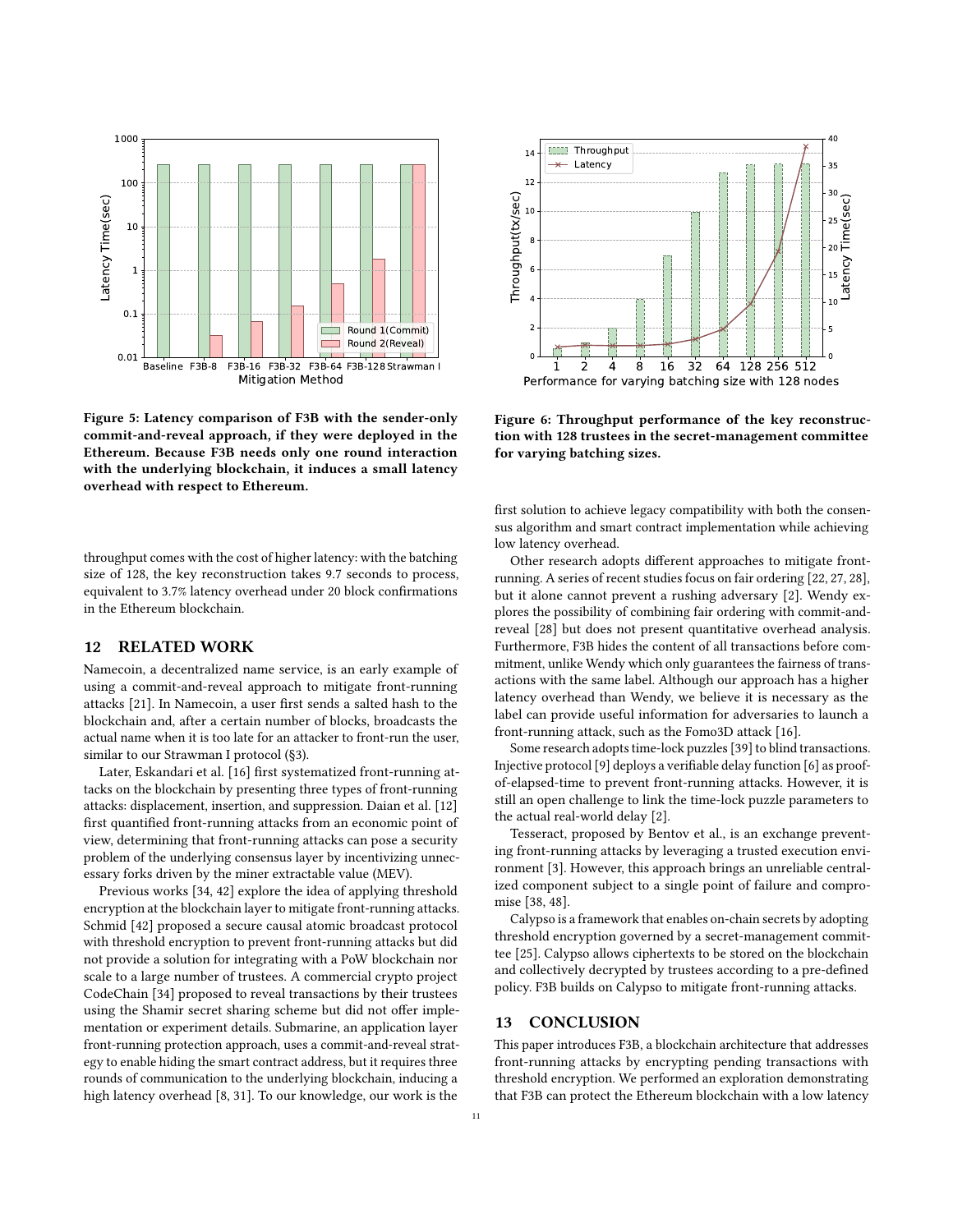overhead. While acknowledging that widespread deployment of F3B is challenging given the need for modifications with the blockchain workflow, F3B provides substantial benefits: the blockchain, by default, would now contain standard front-running protection for all applications at once without requiring any modifications to smart contracts themselves.

## ACKNOWLEDGMENTS

The authors wish to thank Basescu Cristina and Simone Colombo for their extremely helpful comments and suggestions. This research was supported in part by U.S. Office of Naval Research grant N00014-19-1-2361 and the AXA Research Fund.

## REFERENCES

- <span id="page-11-0"></span>[1] 2018(?). Nasdaq: Front running. [https://www.nasdaq.com/glossary/f/front](https://www.nasdaq.com/glossary/f/front-running)[running.](https://www.nasdaq.com/glossary/f/front-running) Accessed: 2022-04-17.
- <span id="page-11-5"></span>[2] Carsten Baum, James Hsin-yu Chiang, Bernardo David, Tore Kasper Frederiksen, and Lorenzo Gentile. 2021. SoK: Mitigation of Front-running in Decentralized Finance. Cryptology ePrint Archive (2021).
- <span id="page-11-45"></span>[3] Iddo Bentov, Yan Ji, Fan Zhang, Lorenz Breidenbach, Philip Daian, and Ari Juels. 2019. Tesseract: Real-time cryptocurrency exchange using trusted hardware. In Proceedings of the 2019 ACM SIGSAC Conference on Computer and Communications Security. 1521–1538.
- <span id="page-11-1"></span>[4] Dan Bernhardt and Bart Taub. 2008. Front-running dynamics. Journal of Economic Theory 138, 1 (2008), 288–296.
- <span id="page-11-16"></span>[5] Blocks 2022. Blocks.<https://ethereum.org/en/developers/docs/blocks> Accessed: 2022-02-24.
- <span id="page-11-44"></span>[6] Dan Boneh, Joseph Bonneau, Benedikt Bünz, and Ben Fisch. 2018. Verifiable delay functions. In Annual international cryptology conference. Springer, 757–788.
- <span id="page-11-38"></span>[7] Dan Boneh and Matt Franklin. 2001. Identity-based encryption from the Weil pairing. In Annual international cryptology conference. Springer, 213–229.
- <span id="page-11-17"></span>[8] Lorenz Breidenbach, Phil Daian, Florian Tramèr, and Ari Juels. 2018. Enter the Hydra: Towards Principled Bug Bounties and {Exploit-Resistant} Smart
- <span id="page-11-43"></span>Contracts. In 27th USENIX Security Symposium (USENIX Security 18). 1335–1352. [9] Eric Chen and Albert Chon. 2018. Injective Protocol: A Collision Resistant Decentralized Exchange Protocol. (2018).
- <span id="page-11-10"></span>[10] Michele Ciampi, Muhammad Ishaq, Malik Magdon-Ismail, Rafail Ostrovsky, and Vassilis Zikas. 2021. FairMM: A fast and frontrunning-resistant crypto marketmaker. Cryptology ePrint Archive (2021).
- <span id="page-11-18"></span>[11] Coinbase. 2022(?). Coinbase Confirmations. [https://help.coinbase.com/en/](https://help.coinbase.com/en/coinbase/getting-started/crypto-education/glossary/confirmations) [coinbase/getting-started/crypto-education/glossary/confirmations](https://help.coinbase.com/en/coinbase/getting-started/crypto-education/glossary/confirmations) Accessed: 2022-03-03.
- <span id="page-11-3"></span>[12] Philip Daian, Steven Goldfeder, Tyler Kell, Yunqi Li, Xueyuan Zhao, Iddo Bentov, Lorenz Breidenbach, and Ari Juels. 2019. Flash boys 2.0: Frontrunning, transaction reordering, and consensus instability in decentralized exchanges. arXiv preprint arXiv:1904.05234 (2019).
- <span id="page-11-23"></span>[13] N Neha Dalwadi and C Mamta Padole. 2017. Comparative study of clock synchronization algorithms in distributed systems. Advances in Computational Sciences and Technology 10, 6 (2017), 1941–1952.
- <span id="page-11-7"></span>[14] dapp.org. 2020. Uniswap V2 Audit Report. [https://dapp.org.uk/reports/](https://dapp.org.uk/reports/uniswapv2.html) [uniswapv2.html](https://dapp.org.uk/reports/uniswapv2.html) Accessed: 2022-01-22.
- <span id="page-11-24"></span>[15] Hayden Adams Dave White, Dan Robinson. 2021. Time-weighted Average Market Maker (TWAMM).<https://www.paradigm.xyz/2021/07/twamm>
- <span id="page-11-2"></span>[16] Shayan Eskandari, Mahsa Moosavi, and Jeremy Clark. 2019. Sok: Transparent dishonesty: front-running attacks on blockchain. (2019).
- <span id="page-11-28"></span>[17] Paul Feldman. 1987. A practical scheme for non-interactive verifiable secret sharing. In 28th Annual Symposium on Foundations of Computer Science (sfcs 1987). IEEE, 427–438.
- <span id="page-11-30"></span>[18] Rosario Gennaro, Stanisław Jarecki, Hugo Krawczyk, and Tal Rabin. 1999. Secure distributed key generation for discrete-log based cryptosystems. In International Conference on the Theory and Applications of Cryptographic Techniques. Springer, 295–310.
- <span id="page-11-32"></span>[19] Arthur Gervais, Ghassan O Karame, Karl Wüst, Vasileios Glykantzis, Hubert Ritzdorf, and Srdjan Capkun. 2016. On the security and performance of proof of work blockchains. In Proceedings of the 2016 ACM SIGSAC conference on computer and communications security. 3–16.
- <span id="page-11-14"></span>[20] Go. 2009. The Go Programming Language.<https://go.dev>
- <span id="page-11-8"></span>[21] Harry A Kalodner, Miles Carlsten, Paul Ellenbogen, Joseph Bonneau, and Arvind Narayanan. 2015. An Empirical Study of Namecoin and Lessons for Decentralized Namespace Design.. In WEIS. Citeseer.
- <span id="page-11-40"></span>[22] Mahimna Kelkar, Soubhik Deb, and Sreeram Kannan. 2021. Order-fair consensus in the permissionless setting. Cryptology ePrint Archive (2021).
- <span id="page-11-34"></span>[23] Aggelos Kiayias, Alexander Russell, Bernardo David, and Roman Oliynykov. 2017. Ouroboros: A provably secure proof-of-stake blockchain protocol. In Annual international cryptology conference. Springer, 357–388.
- <span id="page-11-15"></span>[24] Eleftherios Kokoris Kogias, Philipp Jovanovic, Nicolas Gailly, Ismail Khoffi, Linus Gasser, and Bryan Ford. 2016. Enhancing bitcoin security and performance with strong consistency via collective signing. In 25th usenix security symposium (usenix security 16). 279–296.
- <span id="page-11-13"></span>[25] Eleftherios Kokoris-Kogias, Enis Ceyhun Alp, Linus Gasser, Philipp Jovanovic, Ewa Syta, and Bryan Ford. 2018. Calypso: Private data management for decentralized ledgers. Cryptology ePrint Archive (2018).
- <span id="page-11-19"></span>[26] Kraken. 2022(?). Cryptocurrency deposit processing times. [https://support.](https://support.kraken.com/hc/en-us/articles/203325283-) [kraken.com/hc/en-us/articles/203325283-](https://support.kraken.com/hc/en-us/articles/203325283-) Accessed: 2022-03-03.
- <span id="page-11-26"></span>[27] Klaus Kursawe. 2020. Wendy, the good little fairness widget: Achieving order fairness for blockchains. In Proceedings of the 2nd ACM Conference on Advances in Financial Technologies. 25–36.
- <span id="page-11-41"></span>[28] Klaus Kursawe. 2021. Wendy Grows Up: More Order Fairness. In International Conference on Financial Cryptography and Data Security. Springer, 191–196.
- <span id="page-11-39"></span>[29] kyber 2010 – 2022. [https://github.com/dedis/kyberT](https://github.com/dedis/kyber)he Kyber Cryptography Library.
- <span id="page-11-9"></span><span id="page-11-4"></span>[30] Michael Lewis. 2014. Flash boys: a Wall Street revolt. WW Norton & Company.<br>[31] LibSubmarine. 2017(?). Defeat Front-Running on Ethereum. https://libsubmarine LibSubmarine. 2017(?). Defeat Front-Running on Ethereum. [https://libsubmarine.](https://libsubmarine.org) [org](https://libsubmarine.org) Accessed: 2022-01-24.
- <span id="page-11-35"></span>[32] Loi Luu, Viswesh Narayanan, Chaodong Zheng, Kunal Baweja, Seth Gilbert, and Prateek Saxena. 2016. A secure sharding protocol for open blockchains. In Proceedings of the 2016 ACM SIGSAC Conference on Computer and Communications Security. 17–30.
- <span id="page-11-6"></span>[33] Edvardas Mikalauskas. 2021. 280 million stolen per month from crypto transactions. [https://cybernews.com/crypto/flash-boys-2-0-front-runners-draining-](https://cybernews.com/crypto/flash-boys-2-0-front-runners-draining-280-million-per-month-from-crypto-transactions)[280-million-per-month-from-crypto-transactions](https://cybernews.com/crypto/flash-boys-2-0-front-runners-draining-280-million-per-month-from-crypto-transactions) Accessed: 2022-02-16.
- <span id="page-11-27"></span>[34] Saad Najafi. 2020. Front-Running Attacks on Blockchain. [https://medium.com/](https://medium.com/codechain/front-running-attacks-on-blockchain-1f5ba28cd42b) [codechain/front-running-attacks-on-blockchain-1f5ba28cd42b](https://medium.com/codechain/front-running-attacks-on-blockchain-1f5ba28cd42b)
- <span id="page-11-20"></span>[35] Satoshi Nakamoto. 2008. Bitcoin: A peer-to-peer electronic cash system. Decentralized Business Review (2008), 21260.
- <span id="page-11-37"></span>[36] Kirill Nikitin, Ludovic Barman, Wouter Lueks, Matthew Underwood, Jean-Pierre Hubaux, and Bryan Ford. 2019. Reducing metadata leakage from encrypted files and communication with purbs. Proceedings on Privacy Enhancing Technologies 2019, 4 (2019), 6–33.
- <span id="page-11-25"></span>[37] Rafael Pass, Lior Seeman, and Abhi Shelat. 2017. Analysis of the blockchain protocol in asynchronous networks. In Annual International Conference on the Theory and Applications of Cryptographic Techniques. Springer, 643–673.
- <span id="page-11-46"></span>[38] Hany Ragab, Alyssa Milburn, Kaveh Razavi, Herbert Bos, and Cristiano Giuffrida. 2021. Crosstalk: Speculative data leaks across cores are real. In 2021 IEEE Symposium on Security and Privacy (SP). IEEE, 1852–1867.
- <span id="page-11-42"></span>[39] Ronald L Rivest, Adi Shamir, and David A Wagner. 1996. Time-lock puzzles and timed-release crypto. (1996).
- <span id="page-11-36"></span>[40] Eli Ben Sasson, Alessandro Chiesa, Christina Garman, Matthew Green, Ian Miers, Eran Tromer, and Madars Virza. 2014. Zerocash: Decentralized anonymous payments from bitcoin. In 2014 IEEE symposium on security and privacy. IEEE, 459–474.
- <span id="page-11-21"></span>[41] Alexander Savelyev. 2017. Contract law 2.0:'Smart'contracts as the beginning of the end of classic contract law. Information & communications technology law 26, 2 (2017), 116–134.
- <span id="page-11-11"></span>[42] Noah Schmid. 2021. Secure Causal Atomic Broadcast. [https://crypto.unibe.ch/](https://crypto.unibe.ch/archive/theses/2021.bsc.noah.schmid.pdf) [archive/theses/2021.bsc.noah.schmid.pdf](https://crypto.unibe.ch/archive/theses/2021.bsc.noah.schmid.pdf)
- <span id="page-11-29"></span>[43] Berry Schoenmakers. 1999. A simple publicly verifiable secret sharing scheme and its application to electronic voting. In Annual International Cryptology Conference. Springer, 148–164.
- <span id="page-11-31"></span>[44] Victor Shoup and Rosario Gennaro. 1998. Securing threshold cryptosystems against chosen ciphertext attack. In International Conference on the Theory and Applications of Cryptographic Techniques. Springer, 1–16.
- <span id="page-11-12"></span>[45] Chrysoula Stathakopoulou, Signe Rüsch, Marcus Brandenburger, and Marko Vukolić. 2021. Adding Fairness to Order: Preventing Front-Running Attacks in BFT Protocols using TEEs. In 2021 40th International Symposium on Reliable Distributed Systems (SRDS). IEEE, 34–45.
- <span id="page-11-33"></span>[46] Ewa Syta, Philipp Jovanovic, Eleftherios Kokoris Kogias, Nicolas Gailly, Linus Gasser, Ismail Khoffi, Michael J Fischer, and Bryan Ford. 2017. Scalable biasresistant distributed randomness. Ieee, 444–460.
- <span id="page-11-22"></span>[47] Christof Ferreira Torres, Ramiro Camino, and Radu State. 2021. Frontrunner Jones and the Raiders of the Dark Forest: An Empirical Study of Frontrunning on the Ethereum Blockchain. In 30th USENIX Security Symposium (USENIX Security 21). USENIX Association, 1343–1359. [https://www.usenix.org/conference/](https://www.usenix.org/conference/usenixsecurity21/presentation/torres) [usenixsecurity21/presentation/torres](https://www.usenix.org/conference/usenixsecurity21/presentation/torres)
- <span id="page-11-47"></span>[48] Jo Van Bulck, Marina Minkin, Ofir Weisse, Daniel Genkin, Baris Kasikci, Frank Piessens, Mark Silberstein, Thomas F Wenisch, Yuval Yarom, and Raoul Strackx. 2018. Foreshadow: Extracting the Keys to the Intel {SGX} Kingdom with Transient {Out-of-Order} Execution. In 27th USENIX Security Symposium (USENIX Security 18). 991–1008.